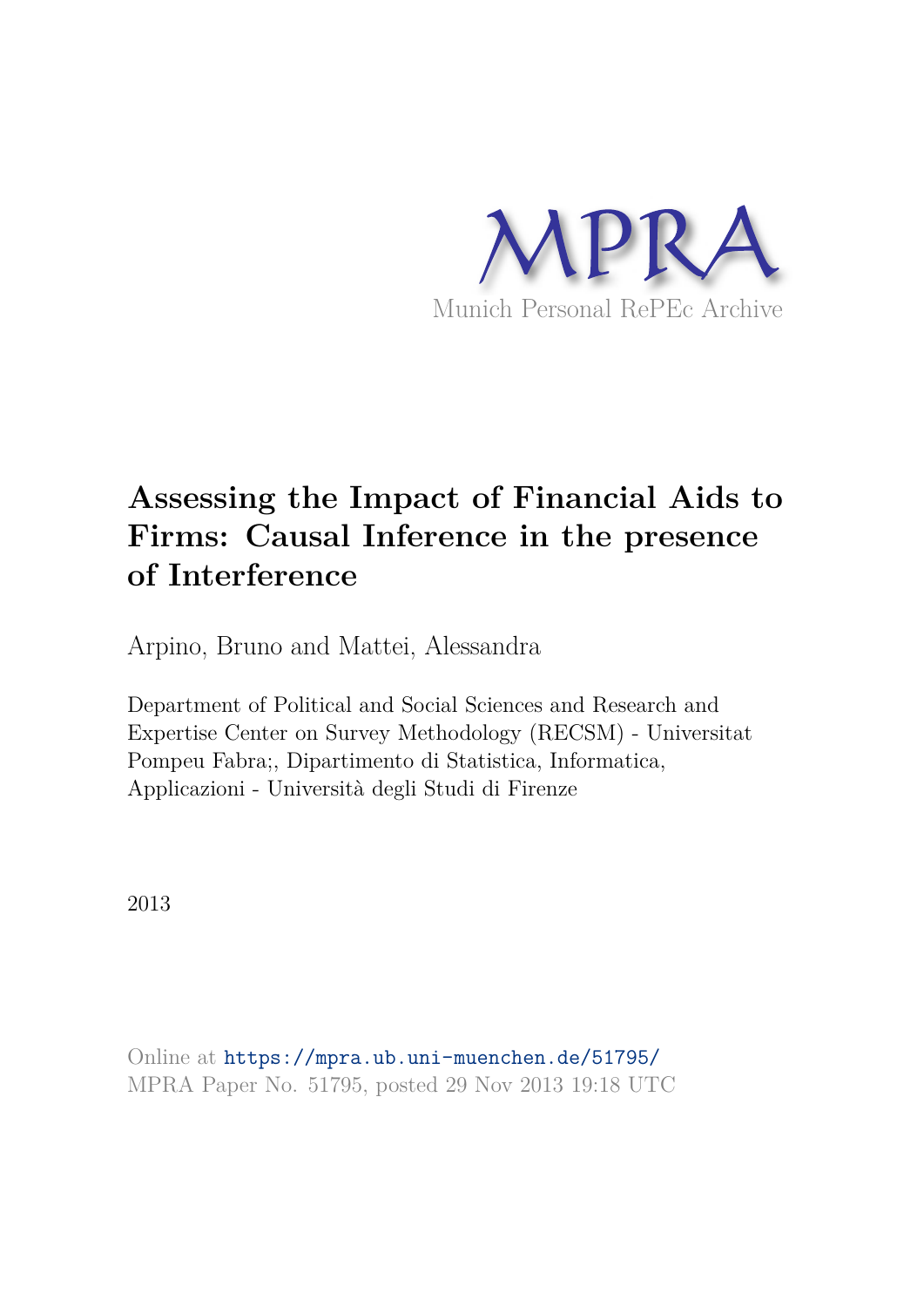# Assessing the Impact of Financial Aids to Firms: Causal Inference in the presence of Interference

Bruno Arpino  $^1$  and Alessandra Mattei  $^2$ 

<sup>1</sup> Department of Political and Social Sciences Universitat Pompeu Fabra e-mail: bruno.arpino@upf.edu <sup>2</sup> Dipartimento di Statistica, Informatica, Applicazioni Universita degli Studi di Firenze `

e-mail: mattei@disia.unifi.it

November 28, 2013

#### **ABSTRACT**

We consider policy evaluations when SUTVA is violated because of the presence of interference among units. We propose to explicitly model interactions as a function of units characteristics. Our approach is applied to the evaluation of a policy implemented in Tuscany (a region in Italy) on small handicraft firms. Results show that the benefits from the policy are reduced when treated firms are subject to high levels of interference. Moreover, the average causal effect is slightly underestimated when interference is ignored. These findings point to the importance of considering possible interference among units when evaluating and planning policy interventions.

KEY WORDS: Causal inference, Interference, Policy evaluation, Potential outcomes, SUTVA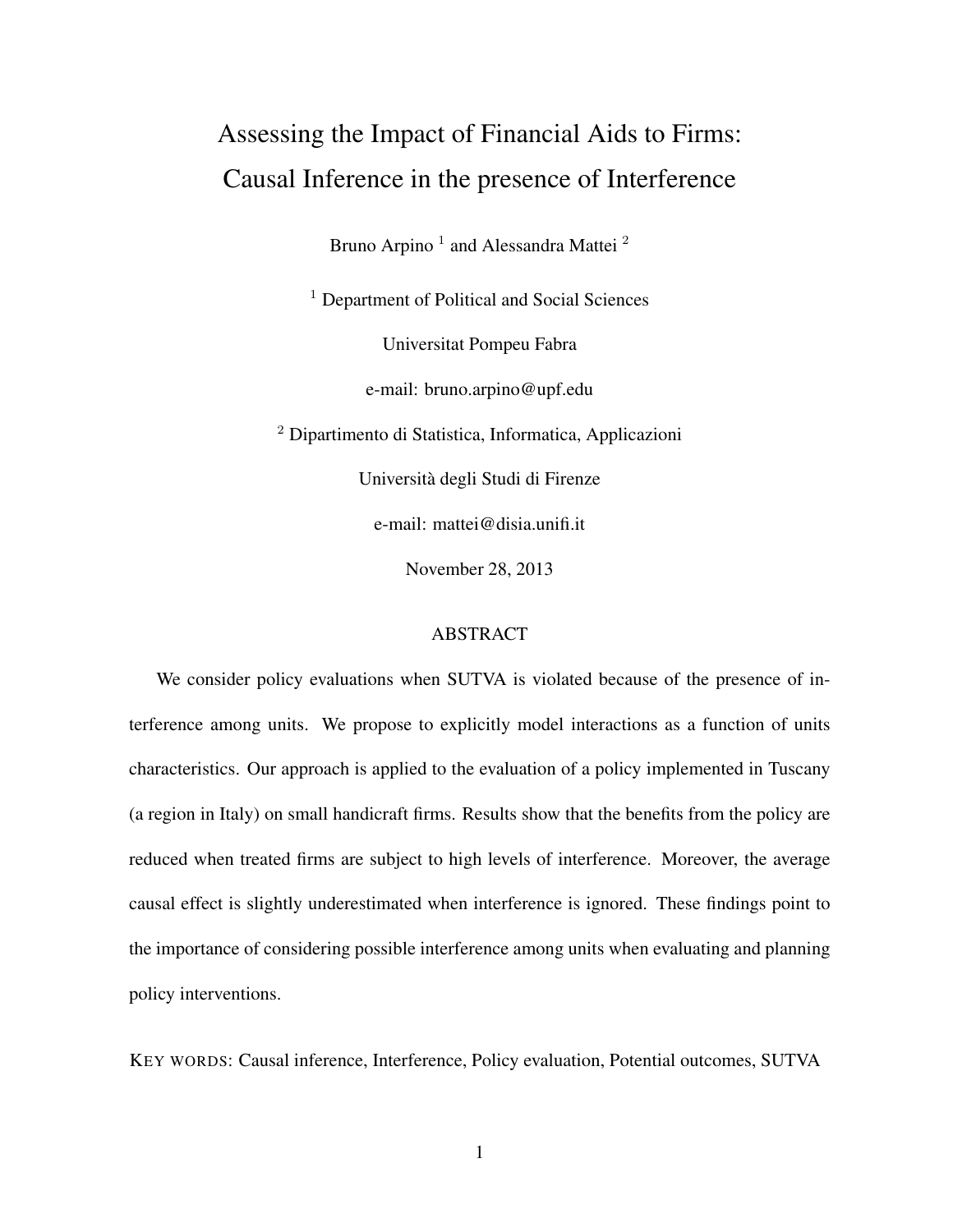## 1 Introduction

Regional and national development policies are an important tool for setting up and supporting local enterprise. Most countries spend significant amounts of money on programs intended to promote R&D investments (Takalo et al., 2013). The justification for this support comes from the correction of market failures arising from the fact that social returns to R&D activities are greater than private returns making the market allocation of these resources sub-optimal (Duch et al., 2009). Incentives to private investment in R&D are usually allocated in the form of tax incentives, credits or direct funding of innovation programs.

Many business policy evaluation studies employ the potential outcome framework to evaluate the causal effect of policy interventions or programs on productivity, investments, returns on capital, sales or employment (e.g., Almus and Czarnitzki, 2003; Battistin et al., 2001; Pellegrini and Carlucci, 2003; Bronzini and De Blasio, 2006). Under this framework, different statistical techniques (such as, for example, matching) are used to estimate what the supported firms would have experienced had they not been supported and compare it with the factual outcome (see Klette et al., 2000, for a survey). A standard assumption in these evaluation studies, even if often it is not made explicit, is the Stable Unit Treatment Value Assumption (SUTVA). SUTVA combines the "no-interference" assumption that one unit's treatment assignment does not affect another unit's potential outcomes with the assumption that there are "no hidden versions" of the treatment (Rubin, 1980, 1990). The "no hidden versions" assumption implies that there are no unrepresented treatments, and we maintain this assumption throughout. The no-interference assumption is a critical component of SUTVA and in many settings, it may be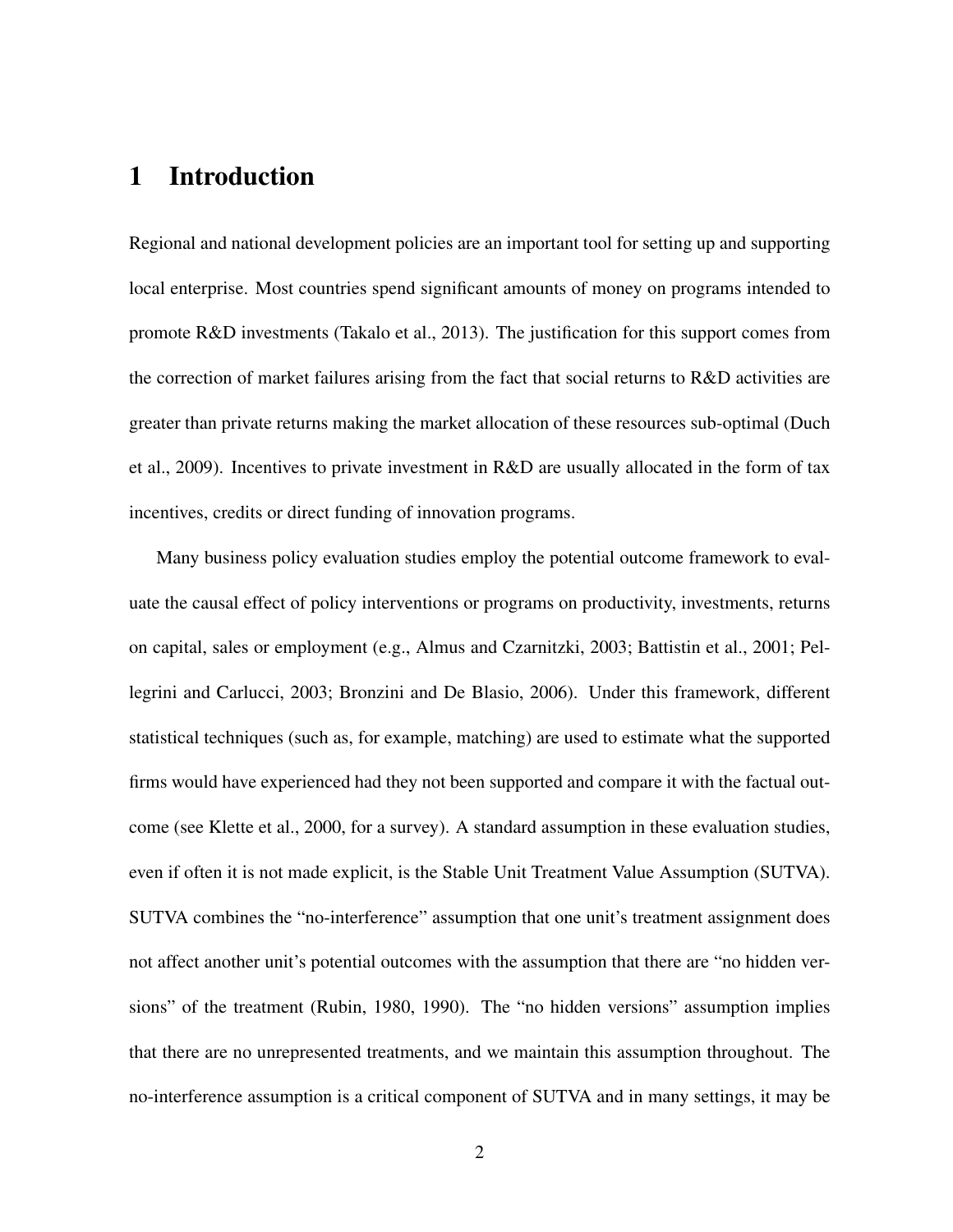untenable. In studies aimed at evaluating programs that provide services or financial assistance to firms, firms operating in the same geographical area and/or sector of activity are likely to interact each other, and so a treatment received by one firm may affect its competitors' potential outcomes.

In the literature, research on drawing inference on causal effects in the presence of interference is not yet common, although some exceptions exist (see, e.g., Verbitsky and Raudenbush, 2004; Sobel, 2006; Rosenbaum, 2007; Hudgens and Halloran, 2008; Tchetgen Tchetgen and VanderWeele, 2012; Kao et al., 2012). However, most of the existing works are theoretical and/or focus on randomized experiments. Applications in the context of observational studies addressing violation of SUTVA are somewhat rare (one example is Hong and Raudenbush, 2006).

In this paper, we propose a simple approach to draw inference on causal effects in observational studies accounting for the presence of interference. As a motivating example we use data from a policy intervention implemented in Tuscany, a region in central Italy. The intervention consists of a set of programs, named "Programs for the Development of Crafts (PDC)" (Regional Law n.36, 4/4/95), and it is targeted at artisans firms with registered office in Tuscany. The main objective of the program incentive is to ease access to credit by making it less costly, in order to improve firm performances in terms of investment policies, employment levels and sales. Most Tuscan artisan firms are small-sized, and generally operate in a limited geographical area. Therefore, they plausibly interact each other, casting considerable doubt on the scientific validity of inference that would be drawn under the "no-interference" assumption.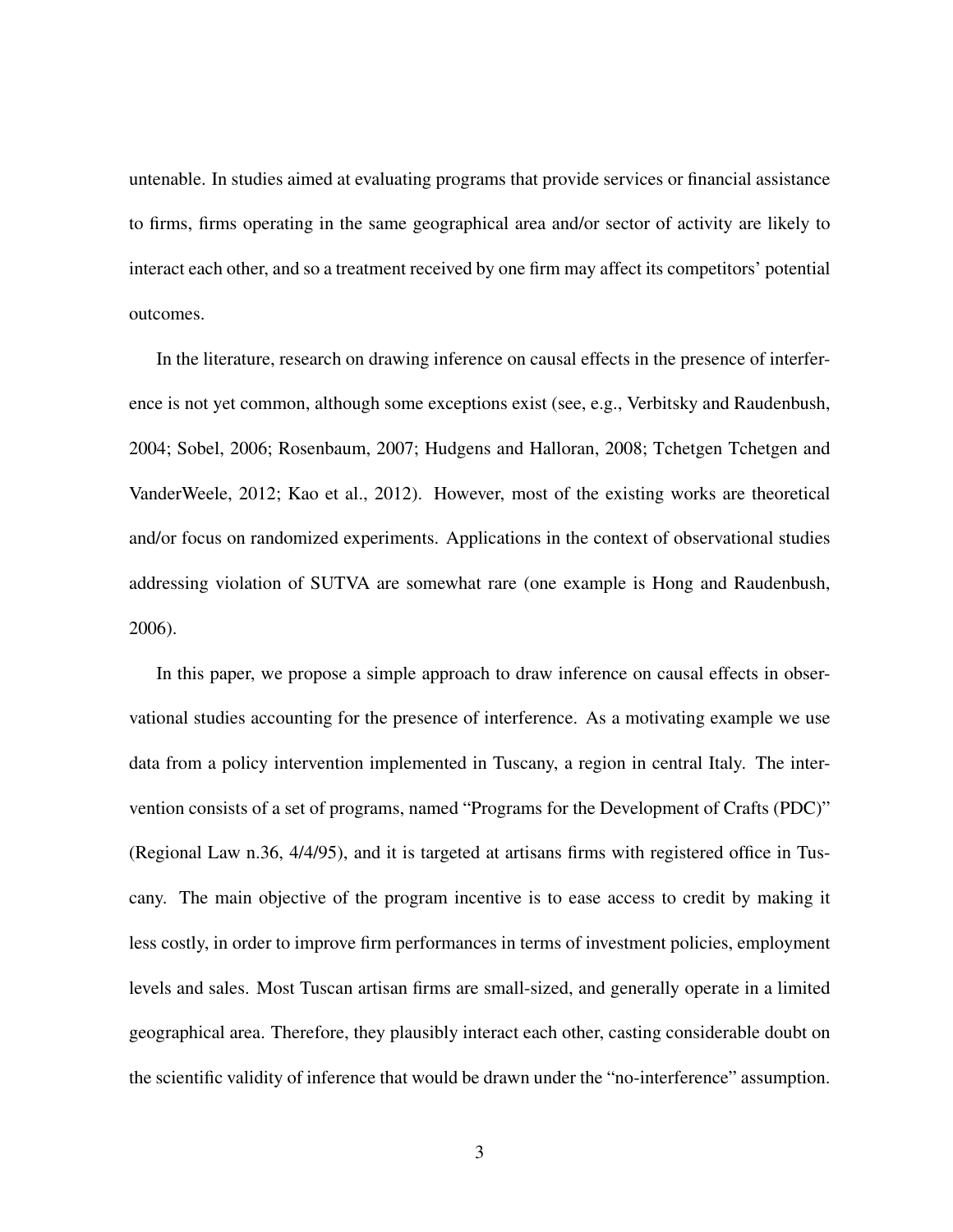In some contexts it is reasonable to assume that interactions are limited within well-defined groups. In these situations, one approach to overcome violations of the "no-interference" assumption is to conduct the analysis at the minimum aggregate level for which SUTVA is plausible. For example, Stuart (2007) argues that when evaluating educational interventions, the "no-interference" assumption may be more reasonable in school-level analyses than in studentlevel analyses. In business incentives policy evaluations, several studies use local areas as units of analysis (e.g., De Castris and Pellegrini, 2012). However this approach does not allow one to estimate micro-level effects of the policy.

Similarly to the previous approach but maintaining the analysis at the micro level, some studies assumed that interactions are limited to units within groups, with the intensity of the interactions being constant within the same group (e.g., Hong and Raudenbush, 2006). Instead, we address violation of the "no-interference" assumption by explicitly modeling interactions among units. In our empirical application this approach involves specifying which firms interact with each other, and the relative magnitudes of these interactions. We extend previous approaches by allowing the intensity of interactions to depends on a distance metric, based on firms' characteristics, namely, size and geographical location. This idea is in line with the extensive literature on social interactions (see, for instance, Brock and Durlauf, 2001, for a survey), where interactions are often found to be stronger for geographically, or economically, or socially close units.

Our approach consists of a three-step procedure. In the first step, we use propensity score matching (Rosenbaum and Rubin, 1983; Dehejia and Wahba, 1999; Imbens, 2004) to create a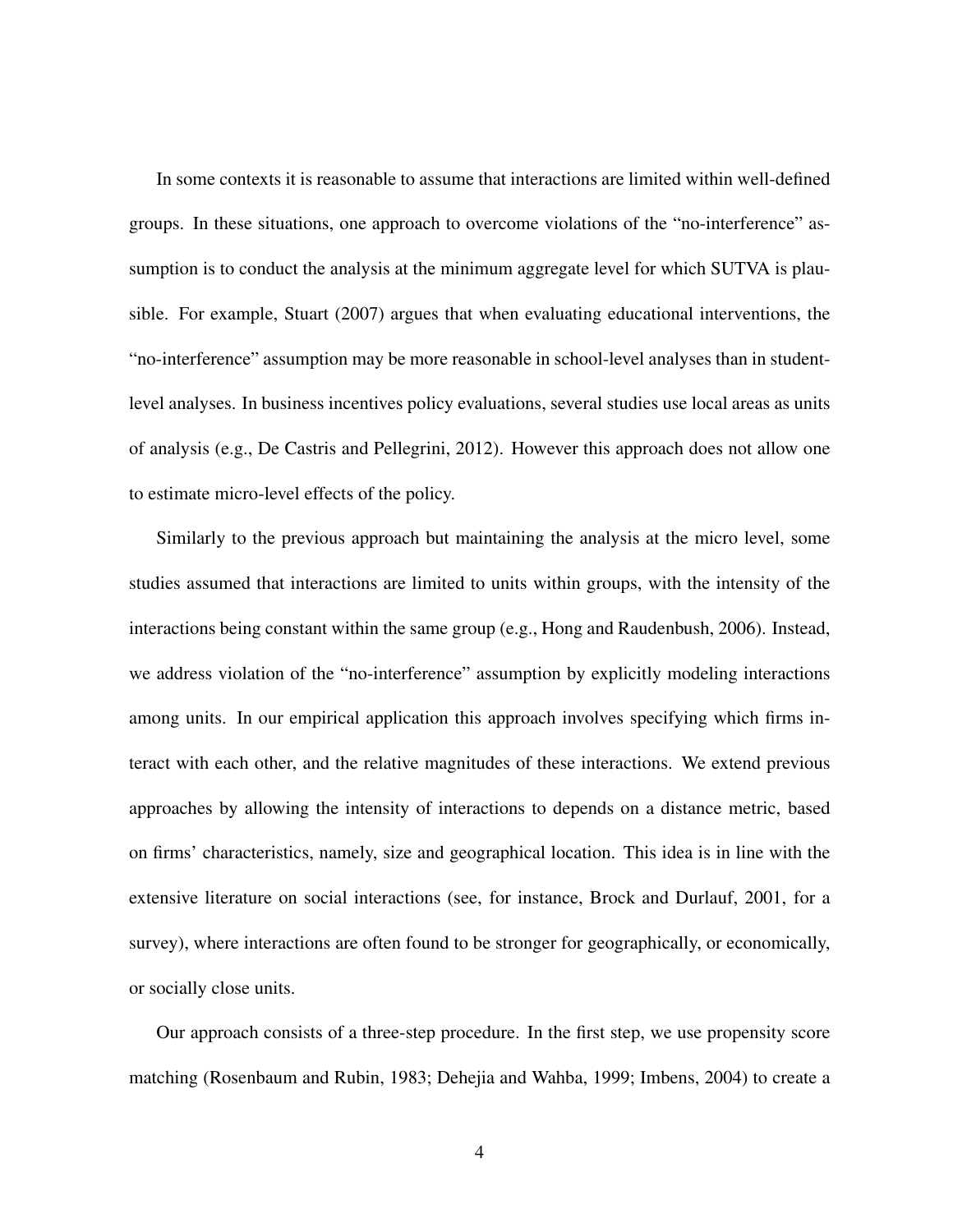matched data set so that the group of untreated firms is as similar as possible to the treatment group in terms of the distribution of pretreatment covariates. In the second step, for each firm in the matched dataset we estimate the interference with other firms as function of its own and its competitors' characteristics. Finally, in the third step, we use a regression model to estimate the causal effect of the policy intervention taking into account interference. As suggested by Ho et al. (2007), combining a matching preprocessing of the data with regression analysis, as done here, should improve inference because estimates of causal effects are less dependent on modeling assumptions and specifications.

The paper is organized as follows. In Section 2 we introduce the potential outcome approach to causal inference and formally define the Stable Unit treatment Assumption (SUTVA). In Section 3 we briefly review some of the approaches proposed in the literature to address violations of the no-interference component of SUTVA and describe our approach explicitly formulating the key assumptions and defining the causal estimands of interest. In Section4 we apply the proposed approach to our motivating example. Section 5 concludes.

### 2 The Potential Outcomes Framework and the SUTVA

Consider a group of firms, index by  $i = 1, \ldots, N$  and suppose we want to assess the causal effect of receiving a given benefit. Let  $T_i$  be a binary treatment indicator, taking on value 1 for firms that received the benefit (treated/assisted firms) and 0 for those that did not receive the benefit (control/non-assisted firms). Let T be the  $N$ -dimensional vector of assignments with *i*th element  $T_i$ , and let  $T_{-i}$  be the vector of assignments with  $T_i$  removed. Let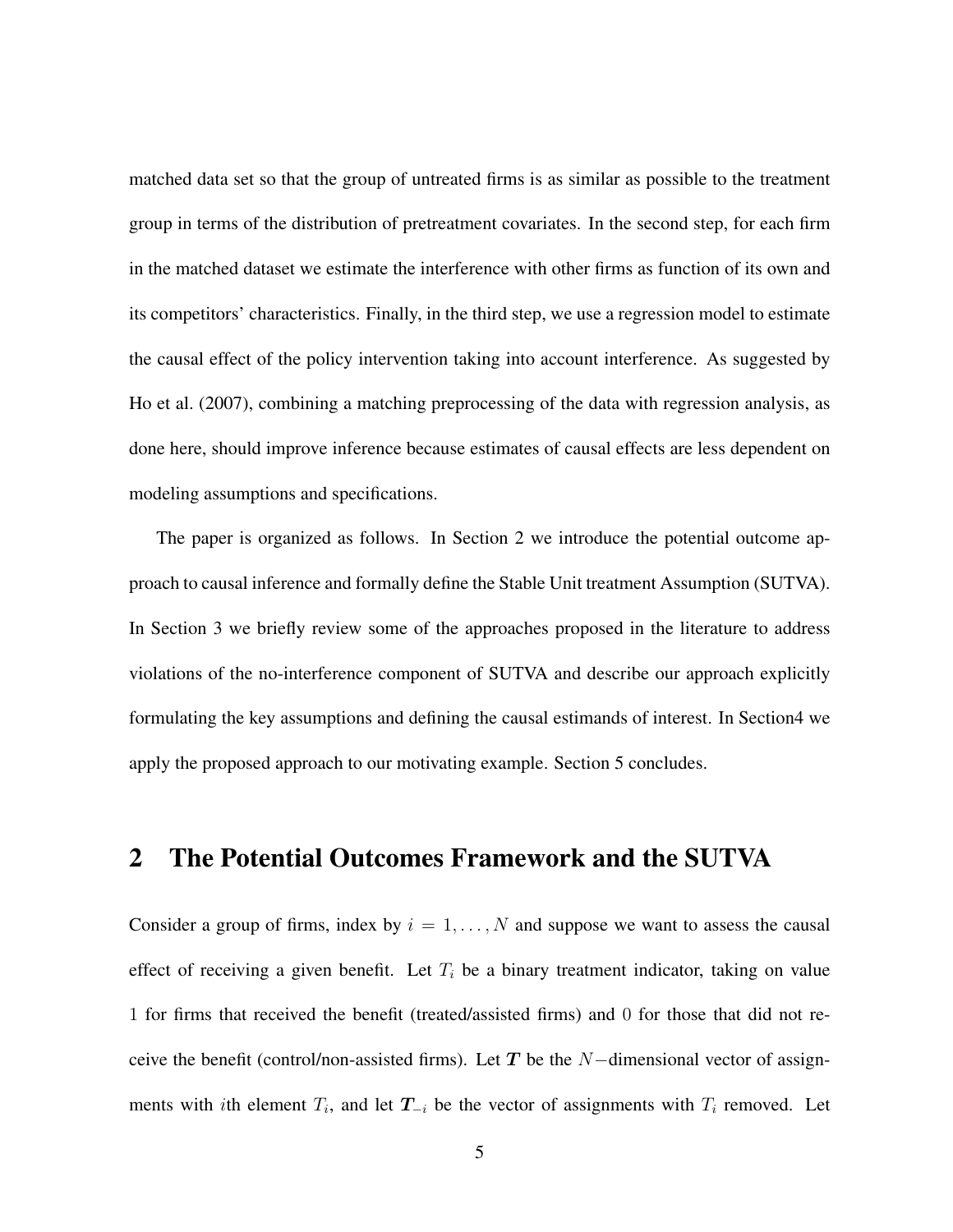$Y_i(T) \equiv Y_i(T_i, T_{-i})$  denote the potential outcome for firm i (e.g., number of employees, sales, production innovation) given the treatment vector  $T$ . In the potential outcome framework, SUTVA is an usually invoked assumption. SUTVA rules out hidden versions of treatments as well as interference between units. Formally,

Assumption 1 *(SUTVA, Rubin, 1980, 1990)*

If 
$$
T_i = T'_i
$$
, then  $Y_i(\mathbf{T}) = Y_i(\mathbf{T}')$  for all  $\mathbf{T}, \mathbf{T}' \in \{0, 1\}^N$ 

SUTVA allows us to write  $Y_i(T_i, T_{-i})$  as  $Y_i(T_i)$ . Therefore, under SUTVA, for each firm there exist just two potential outcomes,  $Y_i(0)$  and  $Y_i(1)$ .

In the context of the evaluation of policy interventions targeted on firms, the "no hidden versions of treatments" assumption means that the same treatment is administered to all units in the treatment group (and likewise for the control group). This component of SUTVA is violated, for example, in evaluation studies that only distinguish beneficiary and non-beneficiary firms in the presence of different amounts or types of benefits allocated to firms. In such a case  $Y_i(1)$  is not stable because it will depend on which amount or type of benefit is chosen. A solution would be to consider the treatment to be multi-valued (Imbens, 2000; Lechner, 2001) or continuous (Hirano and Imbens, 2004; Imai and Van Dyk, 2004), instead of considering it as binary. For example, Bia and Mattei (2012) apply the generalized propensity score methodology to estimate the effect on occupational levels of the amount of contribution received by firms. On the other hand, the "no interference" component of SUTVA assumes that potential outcomes for each firm do not depend on the treatment assignment of the other firms.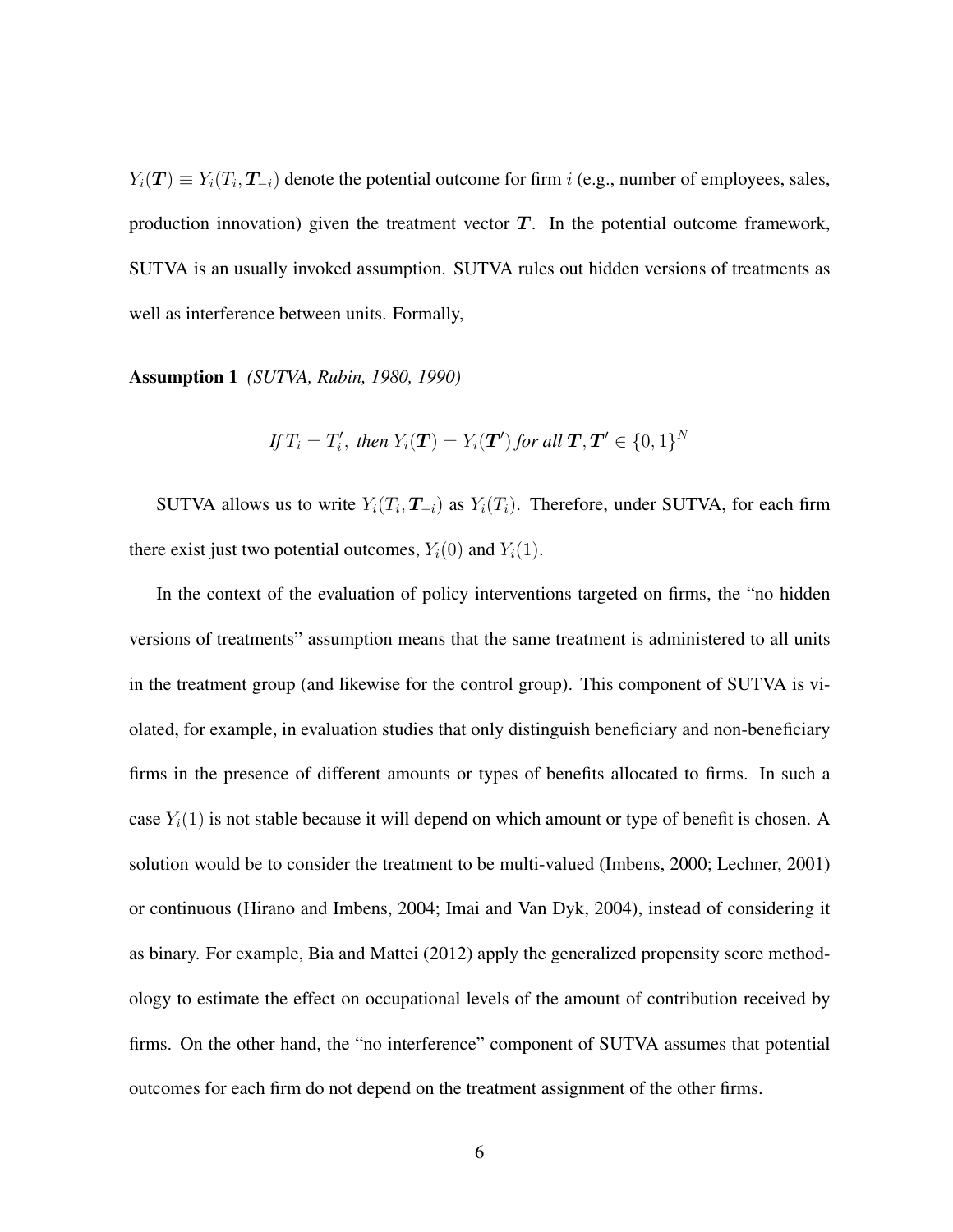The "no interference" assumption is plausible in many applications, but there are also many cases in which interactions between units are a major concern and the assumption is not plausible (Sobel, 2006; Rosenbaum, 2007; Hudgens and Halloran, 2008)<sup>1</sup>. In business policy evaluation, it is reasonable to think that firms operating in the same geographical area and sector of activity are likely to compete for scarce resources (e.g., credits) and customers. This implies that a policy intervention assigning an incentive to a firm may affect also the performance of its competitors, violating the no-interference assumption. Here, we stress the importance of considering possible interference among firms in development policy evaluation studies. We maintain the "no hidden versions of treatments" assumption and consider a binary treatment (receiving versus not receiving a benefit). However, our approach can be extended to multivalued or continuous treatments.

In some settings, interference is a nuisance while in other settings it defines the effects of interest. In many business policy evaluation studies firms not receiving support may be still affected by the programs due to spillover effects, which are often the main justification for R&D subsidies. Measuring the magnitude of the generated spillovers is by itself a crucial part of evaluating the programs in these cases (Eberhardt et al., 2013; Klette et al., 2000; Takalo et al., 2013).

Our focus will be on the evaluation of the causal effect of a policy intervention for treated firms in the presence of interactions and not on the quantification of the effects of the inter-

<sup>&</sup>lt;sup>1</sup>See Greiner and Rubin (2011) for a discussion of SUTVA, the possible violation of its components and ways of relaxing them in the context of the evaluation of the causal effect of the perception of immutable characteristics.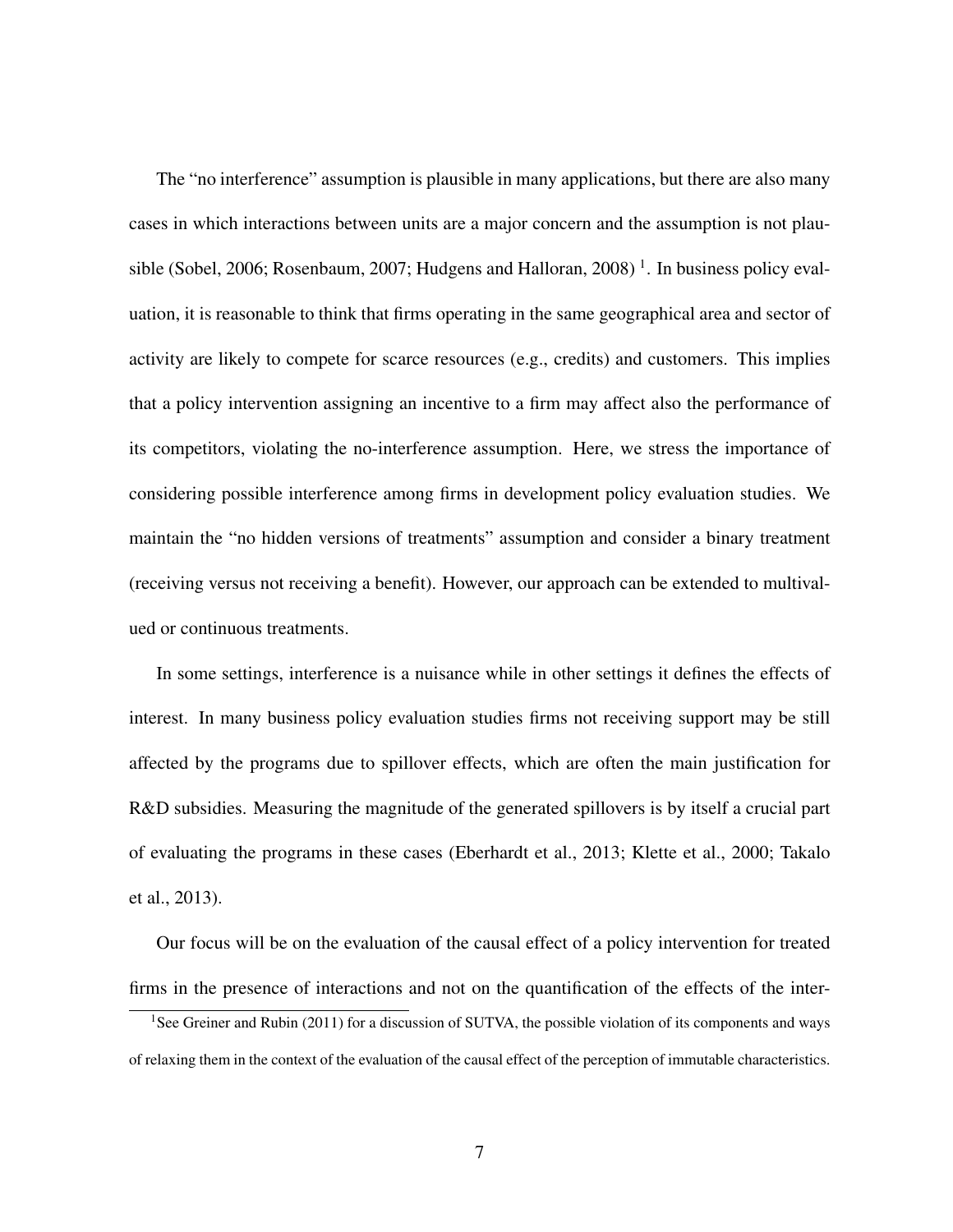actions *per se*<sup>2</sup>. However, we shall notice that by considering different levels of interference we can define interesting causal estimands above and beyond the standard average treatment effect.

## 3 Causal Inference in the Presence of Interference

Without imposing the no-interference assumption potential outcomes for each firm do not only depend on its treatment assignment but also on the treatment assignment of all the other  $N -$ 1 firms. Therefore for each firm, potential outcomes are not two anymore, but  $2^N$ . In this setup, an individual causal effect may be defined as a comparison between any two potential outcomes:  $Y_i(T_i, \boldsymbol{T}_{-i})$  versus  $Y_i(T_i')$  $T'_{i}, T'_{-i}$ ,  $T_{i}, T'_{i} \in \{0, 1\}$ , and  $T_{-i}, T'_{-i} \in \{0, 1\}^{(N-1)}$ .

To address the complications due to completely relax the no-interference assumption, in the following we introduce alternative weaker versions of the no-interference assumption and develop a framework to account for differential strength of interference a unit can be subject to.

### 3.1 Restricting the Interference within Activity Sectors

In business policy evaluation studies, it is plausible to assume that interference among firms is limited within activity sectors. We introduce some additional notation in order to account for firms' activity sector. Let K be the number of activity sectors and denote by  $N_j$  the number of firms in sector j,  $j = 1, ..., K$ . The vector of treatment assignments T can be conveniently

 ${}^{2}$ For an interesting approach to the measurement of spillover effects see Kao et al. (2012)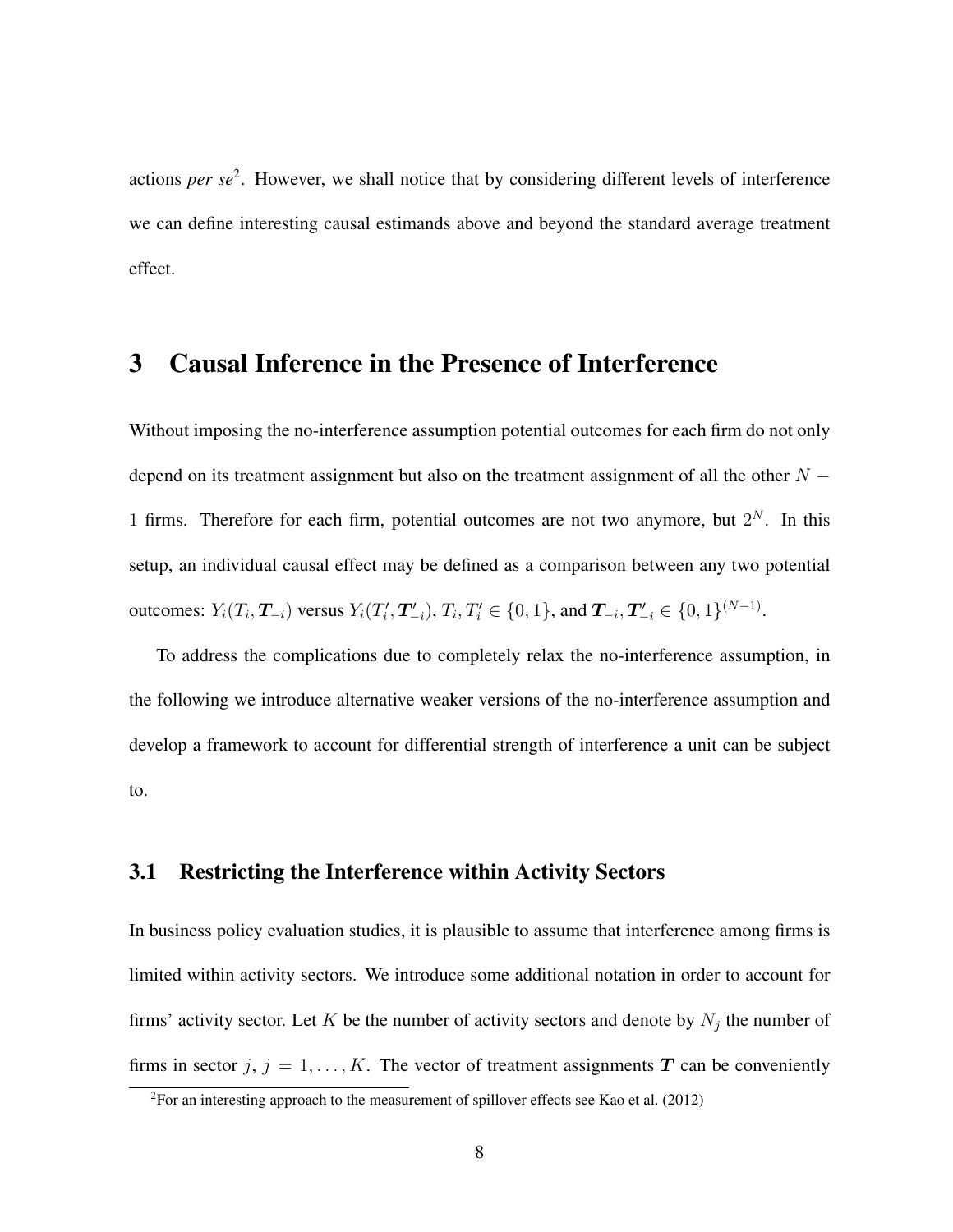decomposed as follows:  $\bm{T}=[\bm{T}^{(1)},\ldots,\bm{T}^{(K)}]^{\text{tr}},$  where  $\bm{T}^{(j)}=(T_{ij}^{(j)},\bm{T}_{-ij}^{(j)}),$  and  $ij$  represents firm *i* in sector  $j^3$ .

The following assumption implies that interference is limited among firms in the same sector of activity, i.e. the SUTVA holds only with respect to firms in different sectors:

#### Assumption 2

If 
$$
T^{(j)} = T'^{(j)}
$$
, then  $Y_{ij}(T) = Y_{ij}(T')$  for all  $T, T' \in \{0, 1\}^N$ 

Assumption 2, defined by Sobel (2006) as partial interference, implies that  $Y_{ij}(\mathbf{T})$  is equal to  $Y_{ij}(\bm{T}^{(j)}),$  and so each firm has  $2^{N_j}$  potential outcomes corresponding to alternative treatments allocations for itself and its competitors in the same activity sector.

### 3.2 Modeling Interference within Activity Sectors

Hong and Raudenbush (2006) consider the estimation of the causal effect of retaining lowachieving children in kindergarten rather than promoting them to first grade. They argue that a student's learning outcome can be affected by the treatments assigned to other students. So, for example, the retention effect on a student may depend on the proportion of peers retained at the same time. Hong and Raudenbush (2006) relax the standard SUTVA by assuming that interference is limited within school and that peer effects can be summarized through the proportion of retained students in the school. Similarly, in our context, we could assume that interference only depends on the proportion of treated firms in each sector. Formally,

<sup>&</sup>lt;sup>3</sup>In this paper we use square brackets to denote an ordered sequence of vectors and round brackets for a collection of elements. The superscript tr denotes the transpose of a vector/matrix.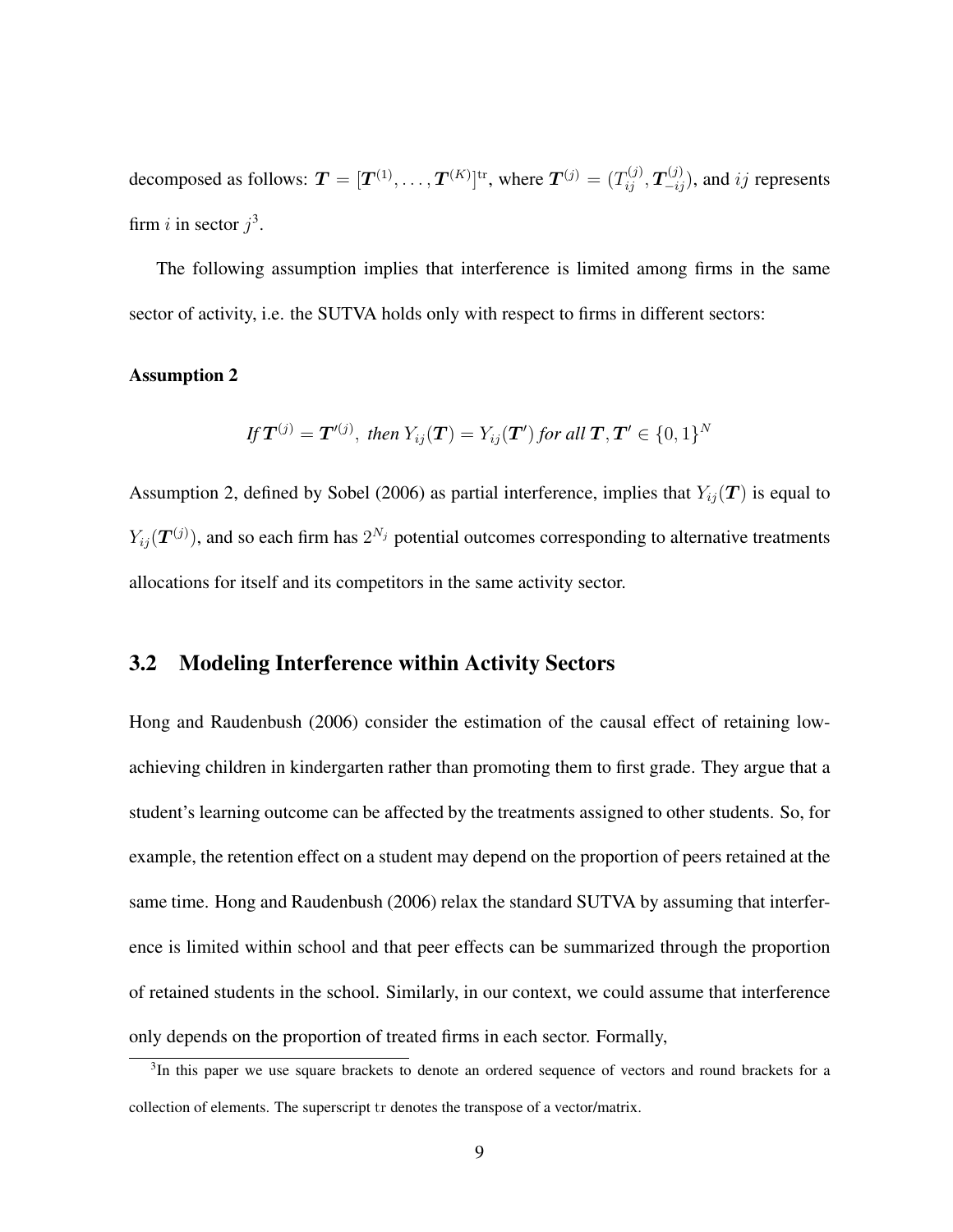#### Assumption 3

$$
If T_{ij}^{(j)} = T_{ij}^{'(j)} \text{ and } p(\mathbf{T}_{-ij}^{(j)}) = p(\mathbf{T}_{-ij}^{'(j)}) \text{ then } Y_{ij}(\mathbf{T}) = Y_{ij}(\mathbf{T}') \text{ for all } \mathbf{T}, \mathbf{T}' \in \{0, 1\}^N
$$

where  $p(\mathbf{T}_{-ij}^j)$  is the proportion of treated firms in sector j excluded firm ij.

Assumption 3 imposes the strength of interference to be constant for all units within a group, given their treatment status. As an alternative, we can allow interference to depend on units' characteristics. For instance, as noted by Wooldridge and Imbens (2009), interactions may decline in importance depending on some distance metric, either geographical distance or proximity in some economic sense. In our case, it is reasonable to assume that within the same activity sector, interference depends on firms' characteristics, such as location and some measure of firms' size.

Formally, we assume that for each firm  $ij$ , interference can be summarized by a m-valued function of treatment assignments of firm  $ij$ 's competitors,  $\bm{T}_{-ij}^{(j)}$ :  $f(\bm{T}_{-ij}^{(j)}) = [f_1(\bm{T}_{-ij}^{(j)}), \ldots, f_m(\bm{T}_{-ij}^{(j)})]^{\text{tr}}$ , so that,  $Y_{ij}(T_{ij}^{(j)}, T_{-ij}^{(j)}) = Y_{ij}(T_{ij}^{(j)}, f(T_{-ij}^{(j)}))$ . Formally, we make the following assumption:

#### Assumption 4

If 
$$
T_{ij}^{(j)} = T'_{ij}
$$
 and  $f(\mathbf{T}_{-ij}^{(j)}) = f(\mathbf{T}'_{-ij})$ , then  $Y_{ij}(\mathbf{T}) = Y_{ij}(\mathbf{T}')$ 

*for all*  $T, T' \in \{0, 1\}^N$ *.* 

While Assumption 2 implies that potential outcomes for each firm  $ij$  depend on the whole vector of treatment assignments in sector  $j$ , Assumption 4 attempts to model interference within sectors.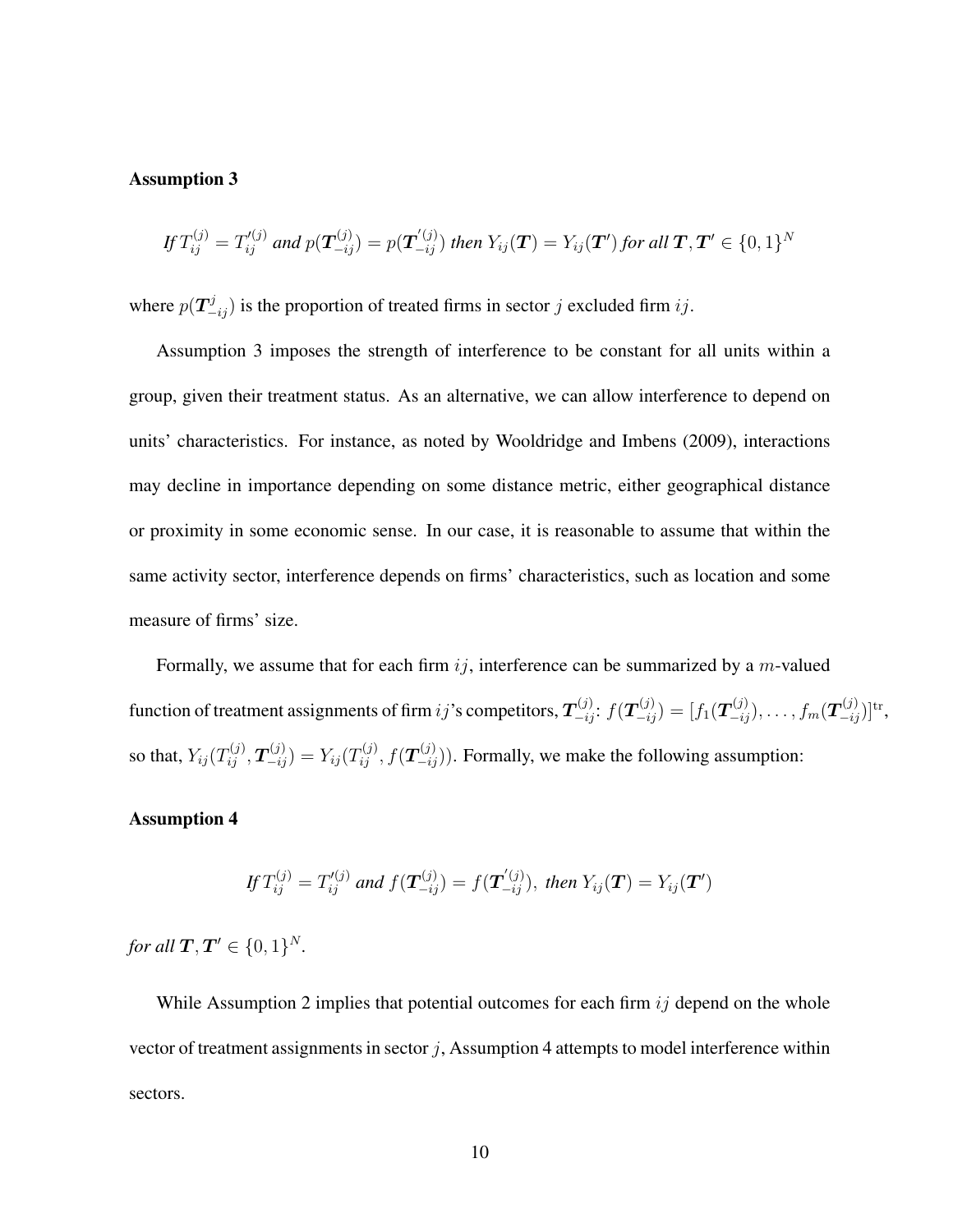Alternative specifications of the function  $f$  can be considered depending on subject matter knowledge and background characteristics can be included in the specification of such a function. Thus, under Assumption 4 the influence of competitors' treatment assignments on firm  $ij$  potential outcomes depends, through  $f$ , on firm  $ij$ 's competitors characteristics. Here we focus on linear combinations of treatment assignments:  $f_r(\bm{T}_{-ij}^{(j)}) = r^{\mathbf{w}^{(ij)'}\bm{T}_{-ij}^{(j)}}$ , where  $r^{\mathbf{W}}^{(ij)} = [r w^{(ij)}_{1j}]$  $_{1j}^{(ij)},\ldots,$   $_{r}w_{(i-)}^{(ij)}$  $\begin{smallmatrix} (ij)\ (i-1)j\end{smallmatrix}, r w^{(ij)}_{(i+1)}$  $\stackrel{(ij)}{_{(i+1)j}},\ldots,\stackrel{(ij)}{_{N_jj}}$  $\binom{N_j}{N_j j}$  is a  $(N_j - 1)$ -dimensional vector of weights for firm ij. A simple case is when each element of  $_{r}\mathbf{w}^{(ij)}$  takes on two values, 0 and 1, depending on firms' characteristics. For instance, we might assign a zero weight to firms that are geographically faraway from ij given some pre-specified distance threshold. This amounts to assume that treatment assignment of firms with a zero weight does not affect firm  $ij$ 's potential outcomes. However, this specification of the weights might be somewhat restrictive. More generally, weights,  ${}_{r}\mathbf{w}^{(ij)}$ , can be specified as any real-value function and can also depend on firms' characteristics.

Specifically, let  $\mathbf{Z}^{(j)}$  be the  $N_j \times p$ −dimensional matrix of variables affecting the strength of interference among firms in sector j, with ith row equal to  $\mathbf{Z}_{ij}^{(j)}$ . Then, we assume that  $_{r}w_{h}^{(ij)}$  =  $g_r(\mathbf{Z}_{ij}^{(j)},\mathbf{Z}_{hj}^{(j)})$ , with  $h=1,\ldots,N_j,$   $h\neq i$ . A downturn of this approach is that inference based on nonparametric methods might raise serious challenges. We propose a model-based approach that explicitly uses the weights  $_{r}w_{h}^{(ij)}$  $h^{(ij)}_h$  to account for interference.

Various causal estimands can be defined. Under Assumption 4, an average causal effect can be defined as:

$$
\mathbb{E}\left[Y(T_{ij}^{(j)},f(\mathbf{T}_{-ij}^{(j)})) - Y(T_{ij}'^{(j)},f(\mathbf{T}_{-ij}'^{(j)}))\right].
$$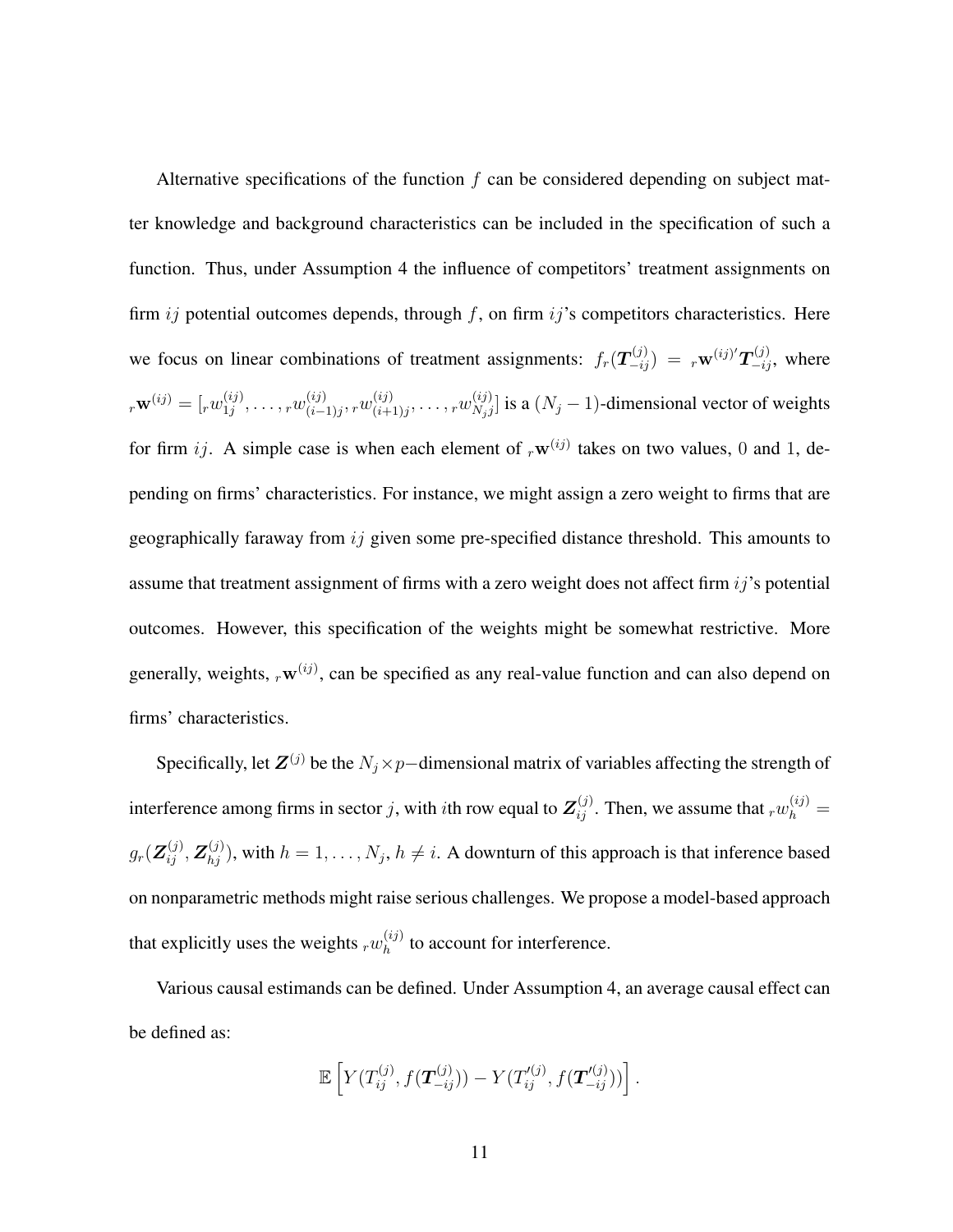In this paper we are interested in average causal effects for the treated (ATT, e.g., Imbens, 2004), which can be generally defined as follows:

$$
\mathbb{E}\left[Y(T_{ij}^{(j)}, f(\mathbf{T}_{-ij}^{(j)})) - Y(T_{ij}^{\prime(j)}, f(\mathbf{T}_{-ij}^{\prime(j)})) | T_{ij}^{(j)} = 1\right].
$$

Specifically, we focus on the following estimands:

$$
\tau(f^*) = \mathbb{E}\left[Y(T_{ij}^{(j)}, f(\mathbf{T}_{-ij}^{(j)})) - Y(T_{ij}^{'(j)}, f(\mathbf{T}_{-ij}^{'(j)})) | T_{ij}^{(j)} = 1, f(\mathbf{T}_{-ij}^{(j)}) = f(\mathbf{T}_{-ij}^{'(j)}) = f^*\right], \tag{1}
$$

and

$$
\tau = \mathbb{E}\left[\mathbb{E}\left[Y(T_{ij}^{(j)}, f(\mathbf{T}_{-ij}^{(j)})) - Y(T_{ij}^{'(j)}, f(\mathbf{T}_{-ij}^{'(j)})) | T_{ij}^{(j)} = 1, f(\mathbf{T}_{-ij}^{(j)}) = f(\mathbf{T}_{-ij}^{'(j)}) = f\right]\right], (2)
$$

where the outer expectation in Equation (2) is over the distribution of the interference function, f.

The estimand in Equation (1) represents the effect of the policy under a pre-fixed level of interference,  $f^*$ . The variability of these effects with respect to different values of  $f^*$  will indicate to what extent different levels of interference affect the possibly beneficial effects of the policy. Evidence on heterogeneity of these effects could be useful to plan future policy interventions. For example, if the policy benefit is reduced because of the presence of geographically close treated competitors, then the policy maker could introduce some geographical constraints in the future allocation of benefits. The estimand in Equation (2) is the (marginal) average causal effect of the treatment, and it is the estimand of main interest if interference is merely viewed as a nuisance factor.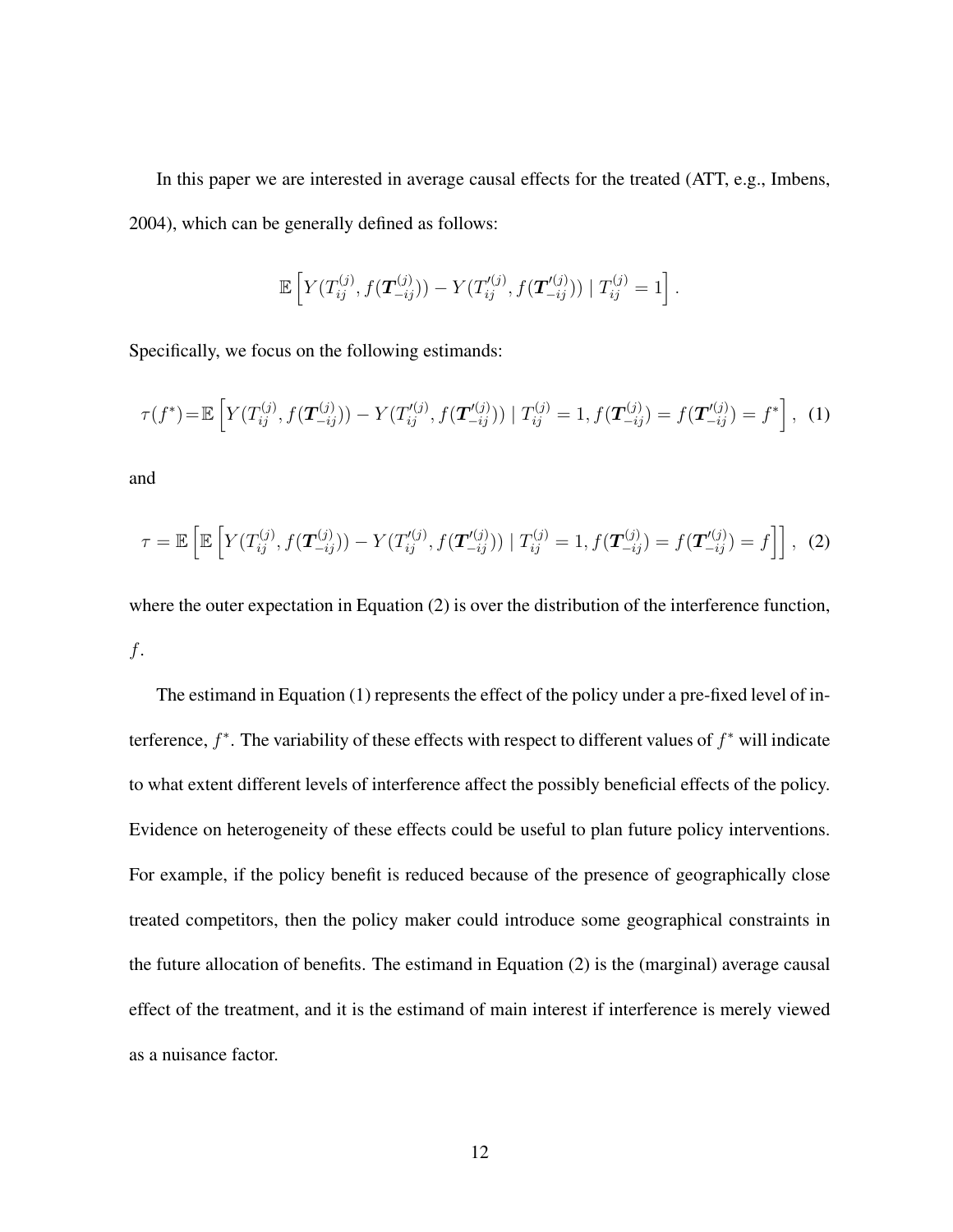### 4 Estimation of the Impact of Financial Aids to Tuscan Firms

### 4.1 Programs for the Development of Crafts in Tuscany (Italy)

With the goal of promoting innovation and regional development, the Tuscan Regional Administration (Italy) in collaboration with "ArtigianCredito Toscano," a consortium aimed at easing the access to credit for small firms, introduced the "Programs for the Development of Crafts (PDC)" (Regional Law n.36, 4/4/95), targeted at Tuscan small-sized handicraft firms. Access to PDC was based on eligibility criteria and a voluntary application by firms. The eligibility criteria required firms to plan an investment project involving costs above a pre-fixed threshold, which varied across programs and over years. Beneficiary firms were selected on the basis of a score, accounting for both firms' characteristics and the quality of the investment project proposal.

The main objective of the program incentive was to ease access to credit by making it less costly, in order to improve firm performances in terms of investment policies, employment levels and sales.

The first PDC calls, published in 2001 and 2002, provided subsidies without requiring any refund or interest payment. This type of financial aid raised various issues. The lack of a commitment to refund boosted an extremely high number of firms to apply. As the access criteria were not very tight, also firms that applied proposing low-quality investment projects received a grant. Moreover, access to 2001/02 programs required that the investment project for which firms applied for a grant were ongoing at the moment of the application. This access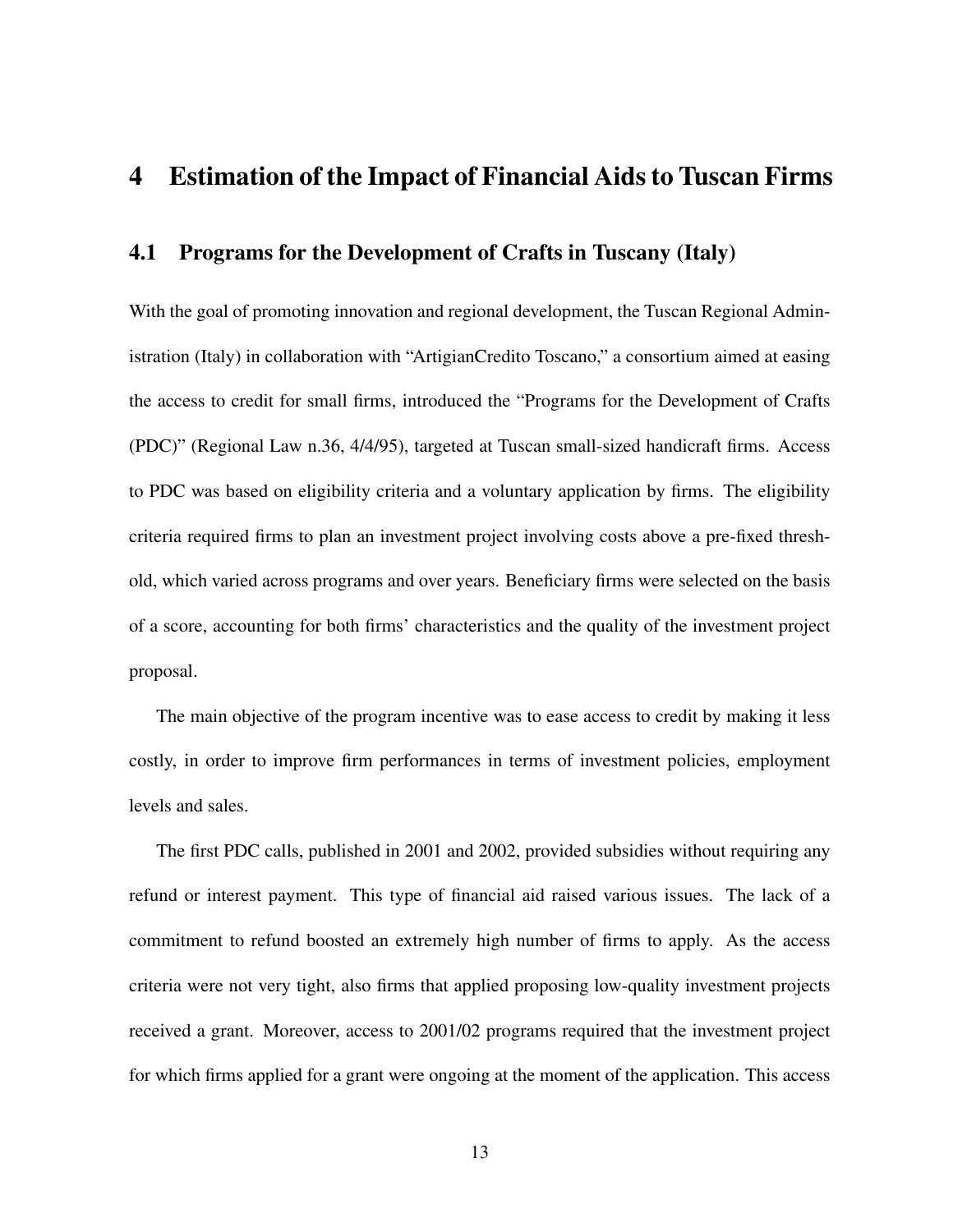rule implied that most of applicant firms had already received some financial support from a lending institution at the moment of application.

The numerous drawbacks of the 2001/02 PDC led to modify the grant assignment rules in 2003: the grant type was changed from subsidies to soft-loans and the minimum investment cost was increased. In 2003, the minimum admissible investment cost was 12 500 Euros and the grant covered 70% of the financed investment. In 2004 these thresholds were slightly changed: the minimum admissible investment cost was increased to 25 000 Euros, and the percentage of the financed investment covered by the grant was reduced to 60%. The grants were distributed using a revolving fund in the form of interest-free grants one-off upon request from the assisted firms, given either a bank guarantee or the final investment financial statement.

From an economic perspective, soft loans are more advisable than capital grants, in the sense that with the same amount of public funds, the loans allow the government to provide incentives to a much larger number of assisted firms, generating a greater leverage. In fact the new grant allocation rule was successful: Among firms participating in the PDC between 2003 and 2005 only a few projects were not funded and the percentage of insolvencies was really low (lower than 3%). Also, previous studies found that the post 2003 PDC had statistically significant positive effects on firms' performance. Conversely, the 2001/02 PDC were found to have small and statistically negligible effects (Mattei and Mauro, 2007). We have information on assisted firms that participated in the program either before 2003 (2001/02 PDC) or between 2003 and 2005 (2003/05 PDC). However, given the advantages of the grant allocation rule of the post 2003 PDC and the results from previous impact evaluation studies on the PDC, we will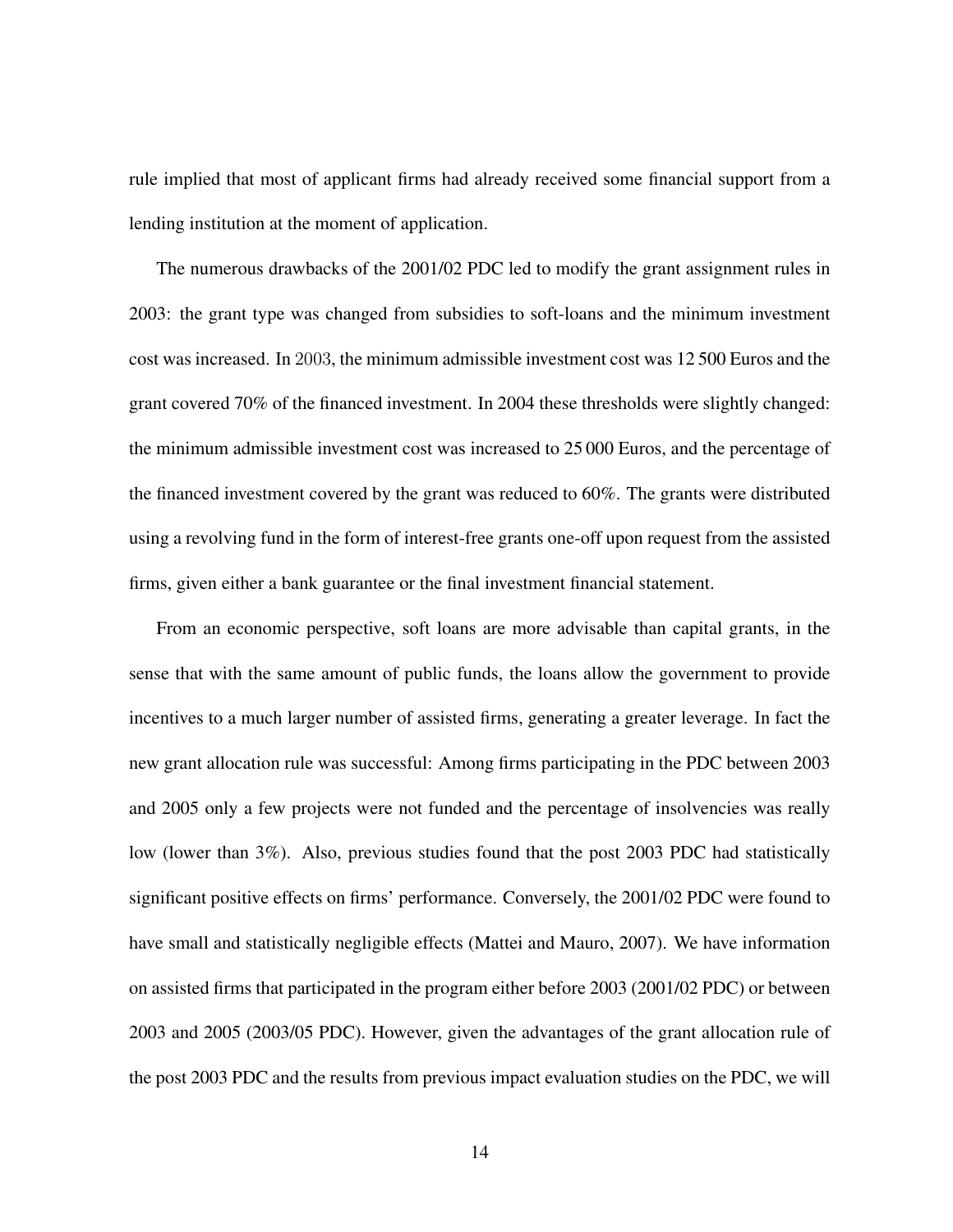focus on the 2003/05 PDC henceforth.

#### 4.2 Data

We use an integrated data set, including longitudinal information on the PDC in Tuscany, collected by "ArtigianCredito Toscano," and a wealth of information on firms' characteristics coming from administrative archives provided by the Chamber of Commerce (2001 − 2004) and by the Internal Revenue Service (2002), and from an "ad hoc" telephone survey (see Mattei and Mauro, 2007, for details on the survey). The survey was conducted on a sample of 119 assisted firms (participating in 2003/05 PDC) and of 721 non-assisted firms, in order to gather additional information, such as 2005 outcome variables of firms' performances (number of employees, sales, production innovation).

In our analysis we focus on a subsample of firms. We first select firms operating in the following 4 economic activity sectors: Manufacturing activities (D); Construction (F); Wholesale and retail trade and repair of motor vehicles, motorcycles, and personal and household goods (G); and Real estate business, rental services, computer, research, business services (K). It is worth noting that these four economic activity sectors comprise the most of the Tuscan artisan firms. In fact only a very small number of firms in our sample operate in economic activity sectors different from those we select. We also discard 23 assisted firms and 135 non-assisted firms with missing values on relevant variables. The selection procedure leads to a sample of 94 assisted firms and 528 non-assisted firms.

Firms' decision to apply for public assistance, as well as the selection mechanism operated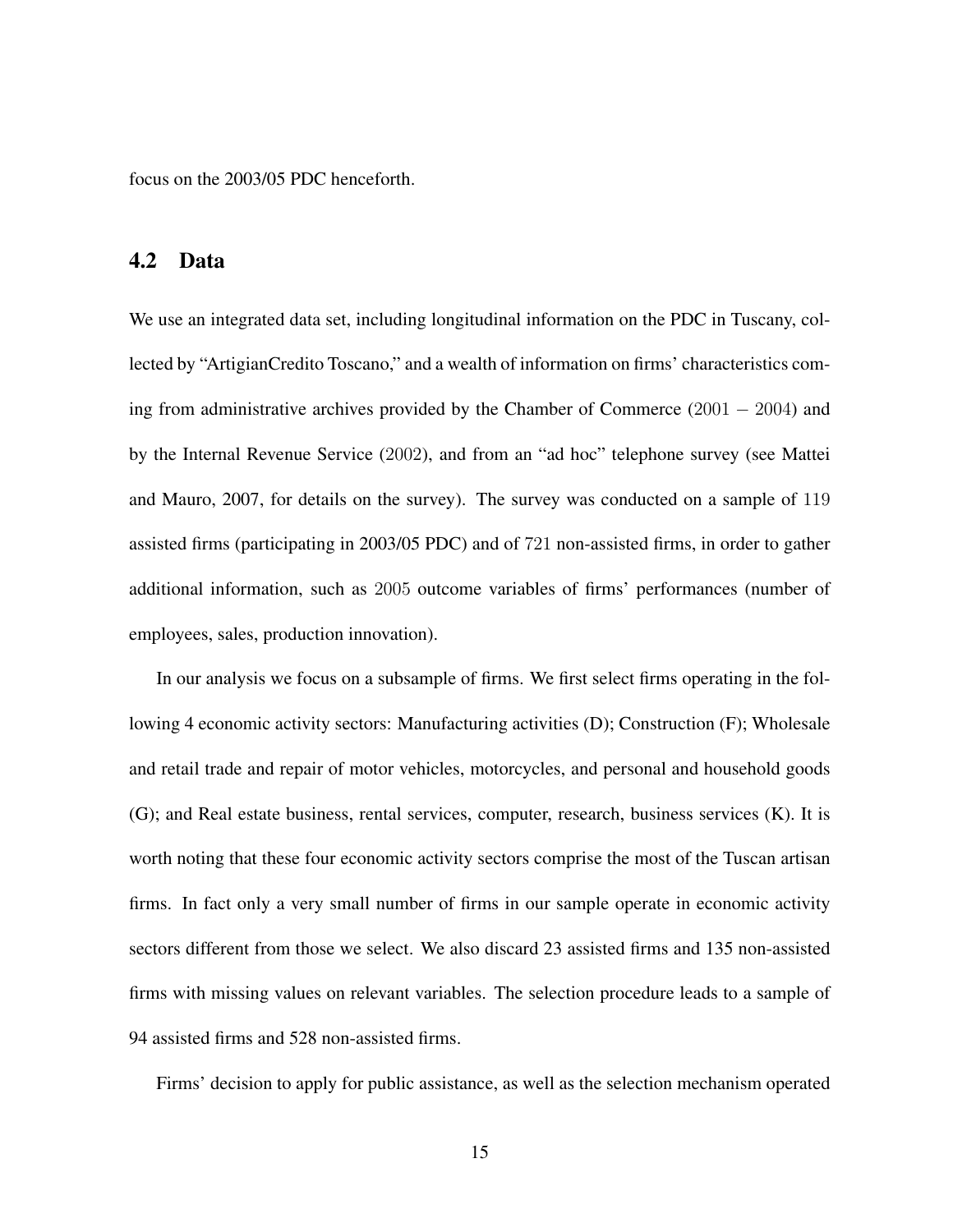by the authorities, implies that the benefits are not randomly allocated. In fact, there is substantial imbalance in the distributions of several characteristics between assisted and non-assisted firms: the initial absolute standardized percent bias (ABS, Rosenbaum and Rubin, 1985) is greater than 20% for 11 out of 29 covariates, and greater than 30% for 5 covariates including pretreatment number of employees (see Table 1). In our observational study, however, we can reasonably assume strong ignorability of the treatment conditional on observed covariates, i.e., conditional independence of potential outcomes on the treatment assignment given pretreatment covariates (e.g., Imbens, 2004).

Under strong ignorability we employ a matching strategy to select a group of control units such that the distribution of pretreatment characteristics for the treated and matched control groups are as similar as possible. We investigated alternative matching procedures, including coarsened exact matching with alternative coarsening of covariates (Blackwell et al., 2009; Iacus et al., 2012) and propensity score matching with different specifications of the propensity score model and different matching algorithms. We selected the matching procedure that guaranteed the best average ASB and a satisfactory ASB for important covariates (such as pretreatment sales). In particular, we selected a subset of 94 non-assisted firms using one-to one nearest neighbour propensity score matching (without replacement) combined with exact matching on sector of activity.

As it can be seen in Table 1, the ASB after matching is dramatically reduced for most of the covariates and overall the matching solution was quite satisfactory. However, imbalance remains in some pretreatment variables. To adjust for such residual imbalance, we control for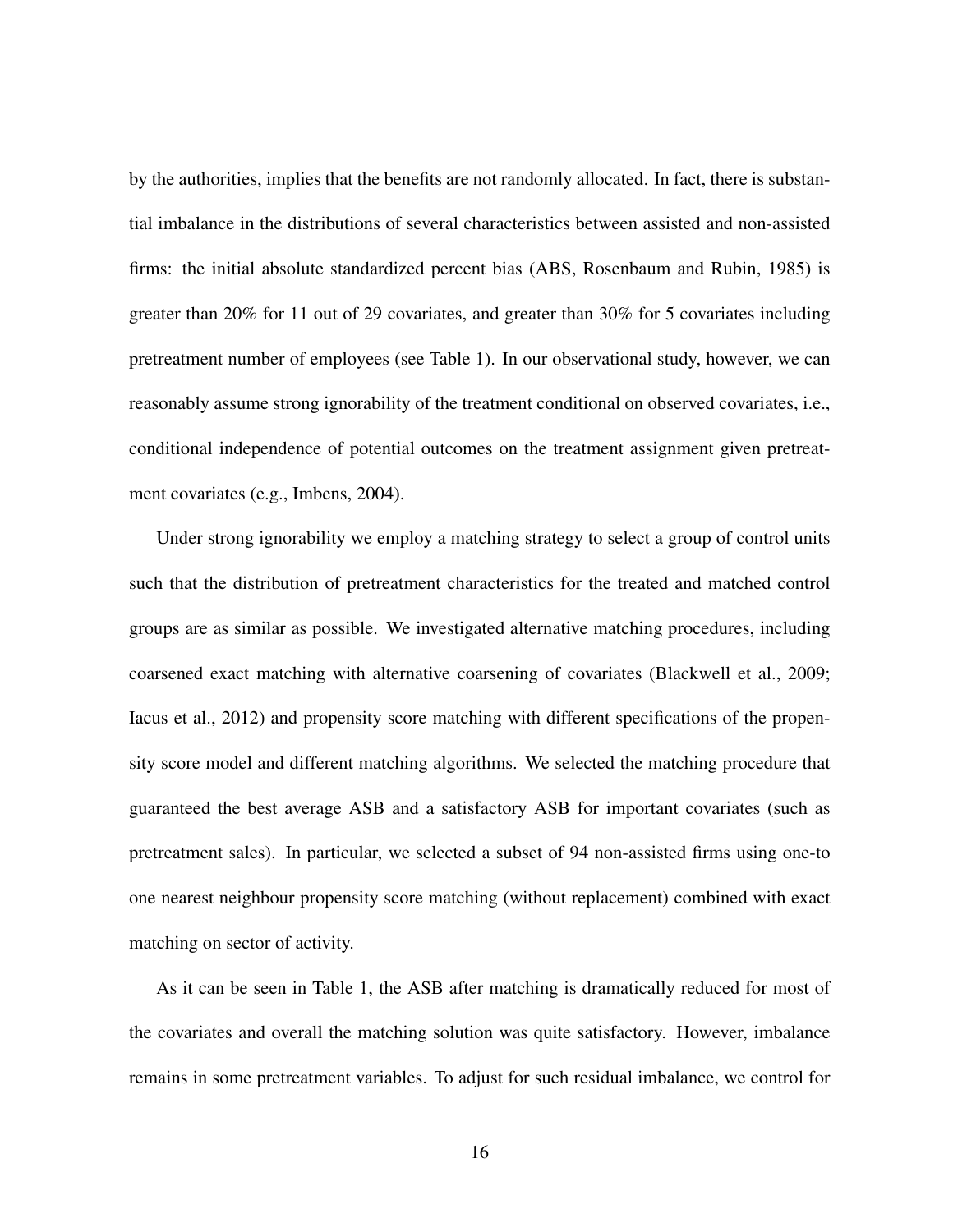pretreatment variables in the regression-based analyses implemented on the sample of treated and matched control firms to estimate the causal effects of interest.

Our main substantive objective is to evaluate the effects of the PDC on employment levels, accounting for the presence of interference. Employment is a key component of the market, and a policy that is effective in increasing firms' labor demand may be worthwhile from a socioeconomic perspective. Alternative outcome variables, such as sales and production innovation, can be considered, but they suffer from the presence of a large proportion of missing data, which may compromise the study, substantially complicating the analysis. The evaluation of the effects of the PDC on those outcome variables accounting for both the presence of interference as well as missingness will be a valuable topic for future research.

#### 4.3 Modeling Interference among Tuscan Small-Handicraft Firms

Tuscany is a region in the center of Italy consisting of 10 provinces: Arezzo, Firenze, Grosseto, Livorno, Lucca, Massa-Carrara, Pisa, Pistoia, Prato, Siena. Figure 1 shows the borders of the provinces in Tuscany with the distribution of the assisted firms and matched firms classified by economic activity sector. Note that firms' geographical location refers to their registered office, although the vast majority of the firms in our sample only have one branch. The most noticeable pattern in the maps is that most of the firms operating in the economic activity sector D are located in the north and north-east of Tuscany (especially in the provinces of Arezzo, Firenze, Prato and Pistoia) and are relatively close to one another.

The geographical distribution of firms operating in the other economic activity sectors is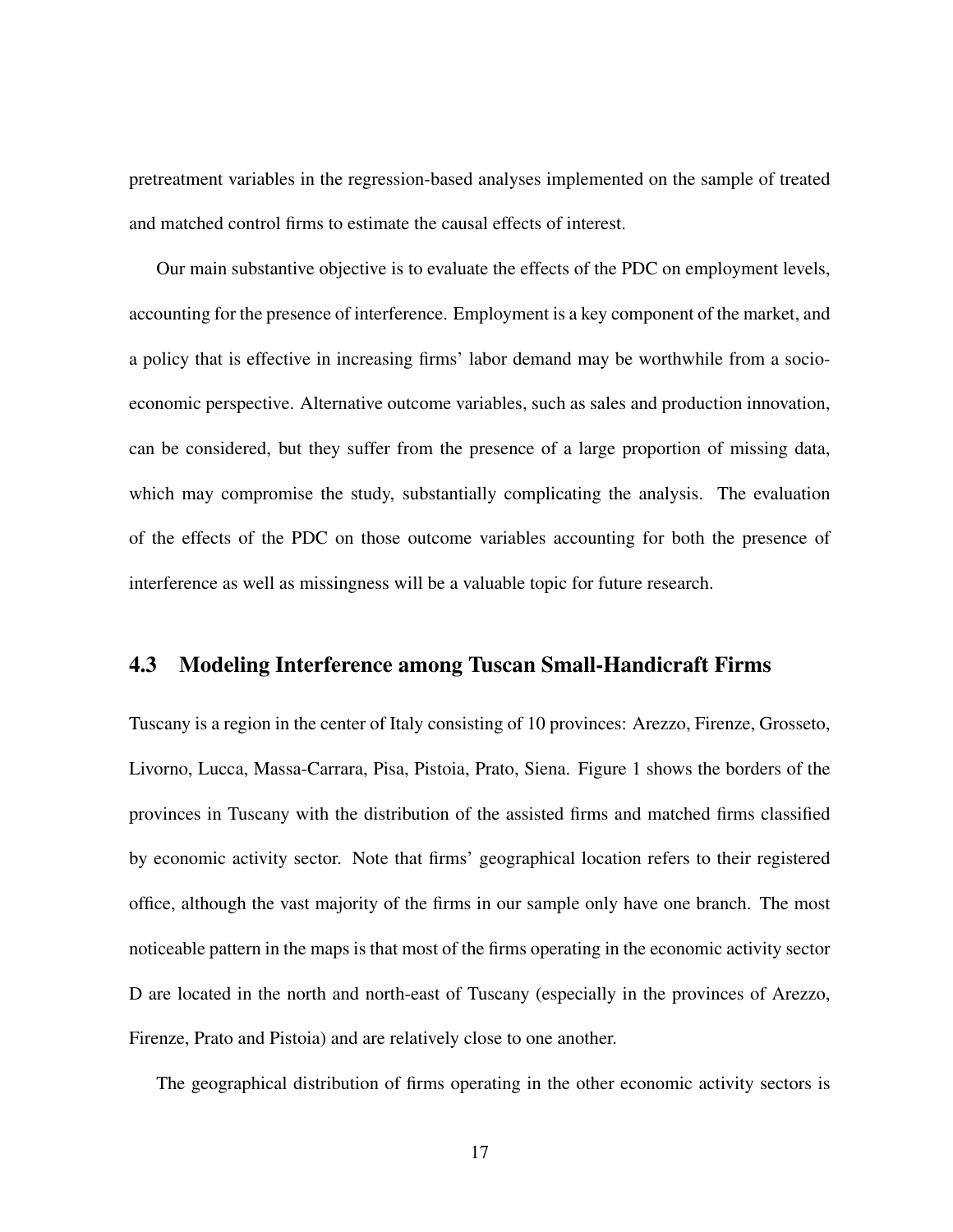more sparse, although the provinces in the north/north-east of Tuscany are still those where more firms concentrate. In the analyses, we aggregated some geographically contiguous provinces with a small number of firms in our sample.

Tuscany is traditionally a land of small-sized companies and individual traders, and firms operating in the same market usually have similar needs, interests, and knowledge, especially if they are located relatively nearby. These features of the Tuscan business market suggest that providing a benefit to one firm can also affect the outcomes of others and interactions are expected to be stronger among geographically close firms and to mainly affect firms that are smaller according to some measure of size. In fact, firms' performance may be strongly influenced by the policy choices of their competitors, especially if competitors' size is bigger. In our application study we use pretreatment sales as measure of firm size and assume that interference depends on pretreatment sales and geographical location. Formally, we set  $m = 2$ and  $f_r(\bm{T}_{-ij}^{(j)}) = r^{\mathbf{w}^{(ij)tr}} \bm{T}_{-ij}^{(j)}$ ,  $r = 1, 2$ , where the weights,  $_r\mathbf{w}^{(ij)tr}$ ,  $r = 1, 2$ , are defined as follows. Let  $Z_{ij1}$  be pretreatment sales for firm  $ij$  and let  $Z_{ij2}^{(1)}$  $\chi_{ij2}^{(1)}$  and  $Z_{ij2}^{(2)}$  $i_{ij2}^{(2)}$  be the pair of variables measuring UTM (Universal Transverse Mercator) coordinates for firm ij.

The weights  $1^{w(ij)tr}$  and  $2^{w(ij)tr}$  are respectively based on the Canberra distance between sales and the Euclidean distance between UTM coordinates. Formally, let  $_1d_{hj}^{(ij)}$  denote the Canberra distance between sales of firm ij and sales of firm  $hj$ ,  $h \neq i$ .:

$$
_1d_{hj}^{(ij)} = \frac{|Z_{ij1} - Z_{hj1}|}{Z_{ij1} + Z_{hj1}}.
$$

We choose the Canberra distance because it allows us to standardize with respect to the total size of the firms being compared. An element  $_1w_{hj}^{(ij)}$  of the vectors of weights  $_1\mathbf{w}^{(ij)tr}$  is defined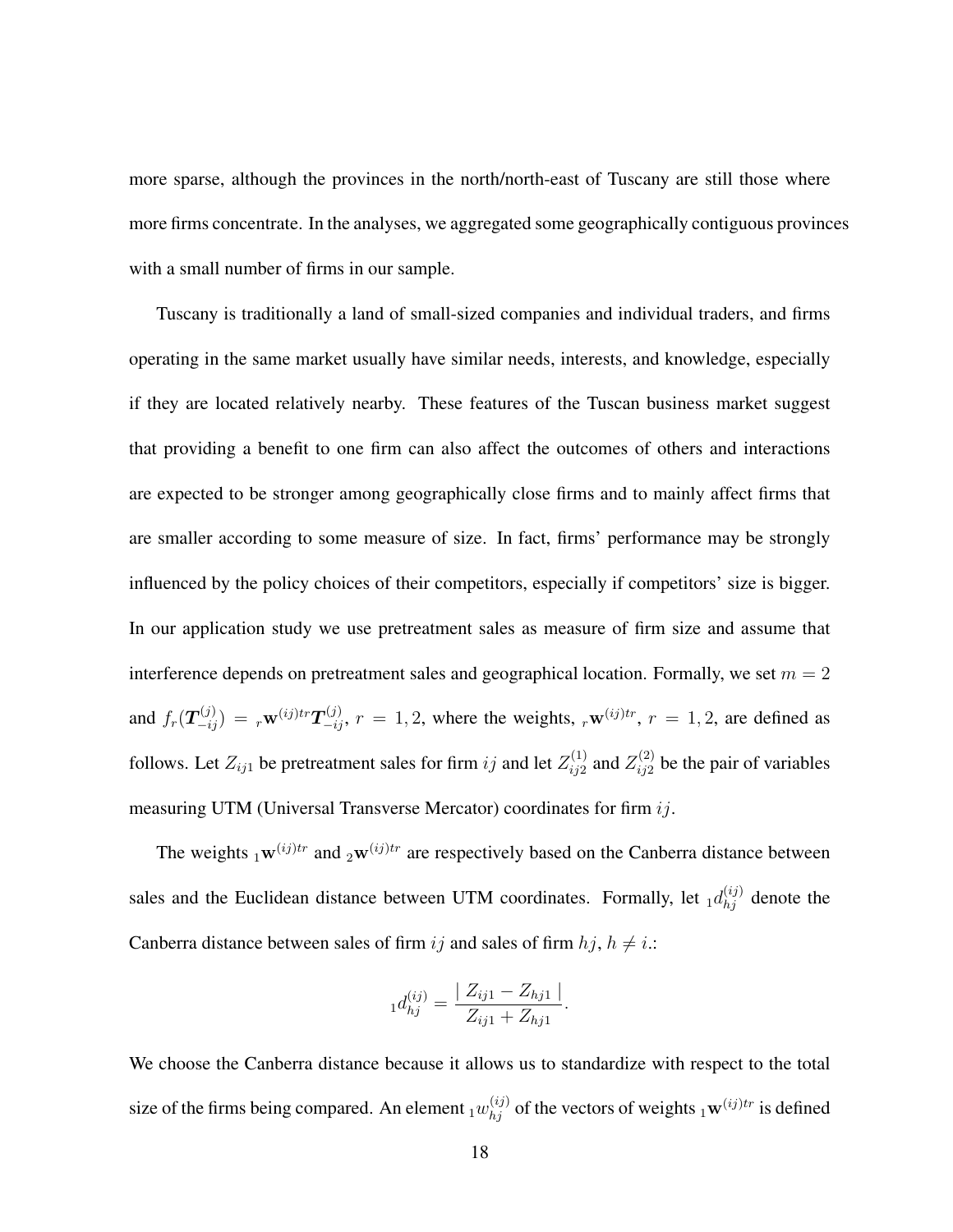as follows:

$$
{}_{1}w_{hj}^{(ij)} = \begin{cases} 1 + {}_{1}d_{hj}^{(ij)} & \text{if } Z_{hj1} \geq Z_{ij1} \\ 1 - {}_{1}d_{hj}^{(ij)} & \text{if } Z_{hj1} < Z_{ij1}. \end{cases}
$$

This type of weighting implies that if firm  $hj$  is bigger (smaller) than firm  $ij$ , then its weight in the function  $f_1$  for firm ij increases (decreases) with the difference between the size of the two firms. The weight of firm  $hj$  is one if it has the same size as firm  $ij$ .

Similarly, let  $_2d_{hj}^{(ij)}$  be the Euclidean distance between the UTM coordinates of firm  $ij$  and the UTM coordinates of firm  $hj$ ,  $h \neq i$ . An element  $_2w_{hj}^{(ij)}$  of the vector of weights  $_2\mathbf{w}^{(ij)'}$  is defined as the reciprocal of the Euclidean distance between the UTM coordinates of firm  $ij$  and the UTM coordinates of firm  $hj$ ,  $h \neq i$ :  $_2w_{hj}^{(ij)} = 1/2d_{hj}^{(ij)}$ .

The rationale behind this system of weights is that for each firm the interference will be stronger the higher is the number of treated competitors which are geographically close and have higher sales levels.

Let  $T^{obs} = [T^{(1),obs}, \dots, T^{(K),obs}]^{\text{tr}}$  be the vector of treatments intakes, where  $T^{(j),obs} =$  $(T_{ij}^{(j),obs}, T_{-ij}^{(j),obs})$ , and let  $Y_{ij}^{obs}$  be the actual outcome (number of employees) for firm ij in sector j. We standardized the observed values of the interference functions  $f_1(\mathbf{T}_{-ij}^{(j),obs})$  and  $f_2(\bm{T}_{-ij}^{(j),obs})$  using their means and standard deviations within sectors: Let  $\overline{f}_r(\bm{T}_{-ij}^{(j),obs})$  denote the within sector standardized interference function  $f_r$ ,  $r = 1, 2$ . Then, we model the conditional expectation of  $Y_{ij}^{obs}$  given  $T_{ij}^{obs}$ ,  $\overline{f}_r(T_{-ij}^{(j),obs})$ ,  $r=1,2$  and  $\bm{X}_{ij}$  as a flexible function of its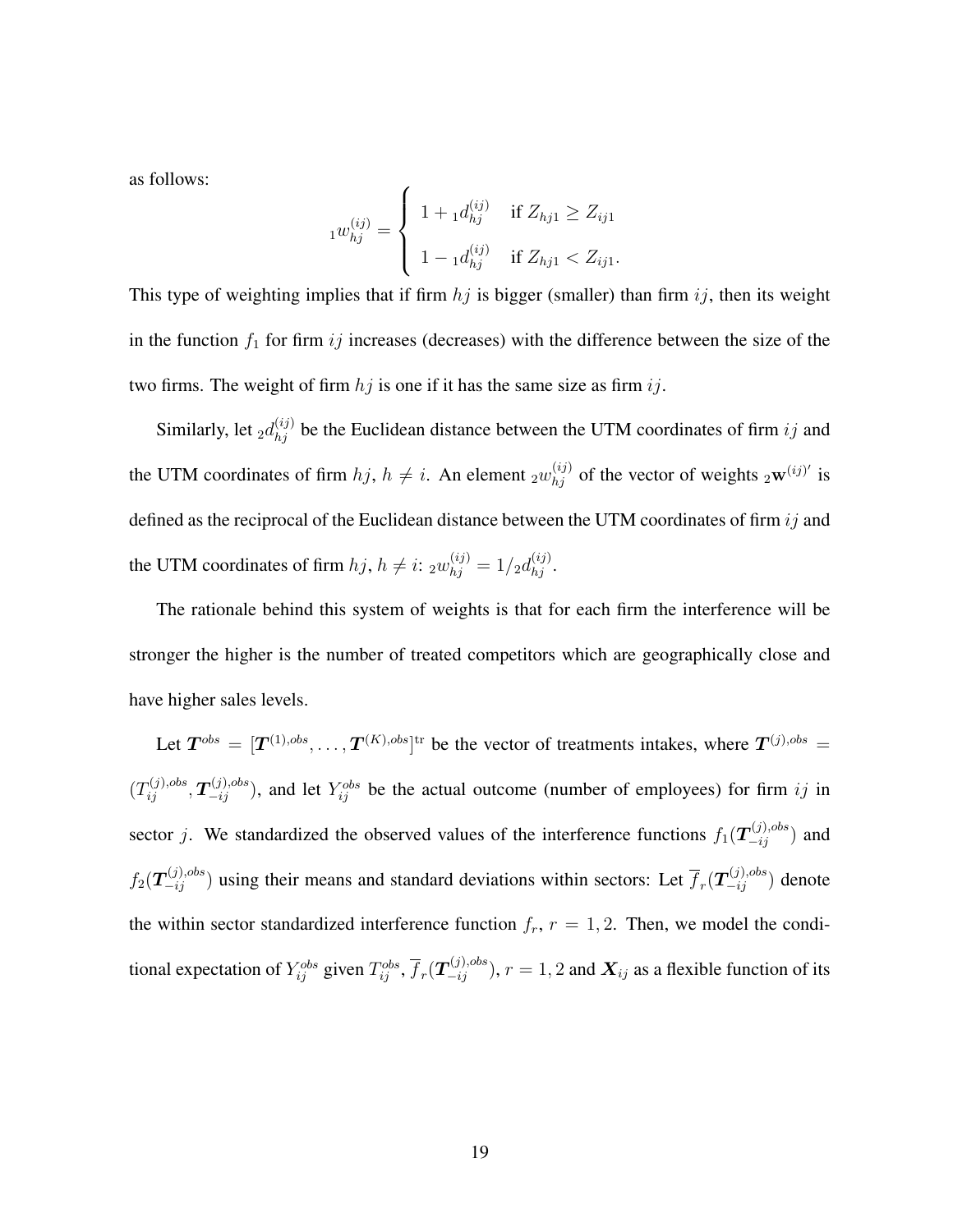arguments. Formally,

$$
\mathbb{E}[Y_{ij}^{obs}|T_{ij}^{(j),obs},\overline{f}_1(\mathbf{T}_{-ij}^{(j),obs}),\overline{f}_2(\mathbf{T}_{-ij}^{(j),obs}),\mathbf{X}_{ij}] = \alpha_0 + \alpha_1 T_{ij}^{(j),obs} + \alpha_2 \overline{f}_1(\mathbf{T}_{-ij}^{(j),obs}) + \alpha_3 \overline{f}_2(\mathbf{T}_{-ij}^{(j),obs}) + \alpha_4 T_{ij}^{(j),obs} \overline{f}_1(\mathbf{T}_{-ij}^{(j),obs}) + \alpha_5 T_{ij}^{(j),obs} \overline{f}_2(\mathbf{T}_{-ij}^{(j),obs}) + \mathbf{X}_{ij} \beta.
$$
\n(3)

Under strong ignorability and Model (3),

$$
\mathbb{E}\left[Y(T_{ij}^{(j)},f(\mathbf{T}_{-ij}^{(j)})) - Y(T_{ij}^{(j)},f(\mathbf{T}_{-ij}^{(j)}))\right] =
$$
\n
$$
\left[\alpha_1 T_{ij}^{(j)} + \alpha_2 \overline{f}_1(\mathbf{T}_{-ij}^{(j)}) + \alpha_3 \overline{f}_2(\mathbf{T}_{-ij}^{(j)}) + \alpha_4 T_{ij}^{(j)} \overline{f}_1(\mathbf{T}_{-ij}^{(j)}) + \alpha_5 T_{ij}^{(j)} \overline{f}_2(\mathbf{T}_{-ij}^{(j)})\right] -
$$
\n
$$
\left[\alpha_1 T_{ij}^{(j)} + \alpha_2 \overline{f}_1(\mathbf{T}_{-ij}^{(j)}) + \alpha_3 \overline{f}_2(\mathbf{T}_{-ij}^{(j)}) + \alpha_4 T_{ij}^{(j)} \overline{f}_1(\mathbf{T}_{-ij}^{(j)}) + \alpha_5 T_{ij}^{(j)} \overline{f}_2(\mathbf{T}_{-ij}^{(j)})\right].
$$

We estimate the model parameters by ordinary least squares: Let  $\hat{\alpha}_{\ell}, \ell = 0, 1, \ldots, 5$ , and  $\hat{\beta}$  the ordinary least squares estimates of the model parameters. Given the estimated parameters, causal effects and their standard errors can be easily estimated using the estimating equation. For instance, the average causal effect for a given allocation of the assignment  $T = [T^{(1)}, \ldots, T^{(K)}]$  and a pre-fixed interference level  $f^*$ , i.e., the causal estimand in Equation (1), is estimated as

$$
\hat{\tau}(f^*) = \hat{\alpha}_1 + \hat{\alpha}_4 f_1^* + \hat{\alpha}_5 f_2^*,
$$

and its standard error is estimated as

$$
s.\hat{e}.(\hat{\tau}(f^*)) = \sqrt{\hat{V}(\hat{\alpha}_1) + (f_1^*)^2 \hat{V}(\hat{\alpha}_4) + (f_2^*)^2 \hat{V}(\hat{\alpha}_5) + 2f_1^* \widehat{Cov}(\hat{\alpha}_1, \hat{\alpha}_4) + 2f_2^* \widehat{Cov}(\hat{\alpha}_1, \hat{\alpha}_5) + 2f_1^* f_2^* \widehat{Cov}(\hat{\alpha}_4, \hat{\alpha}_5)}.
$$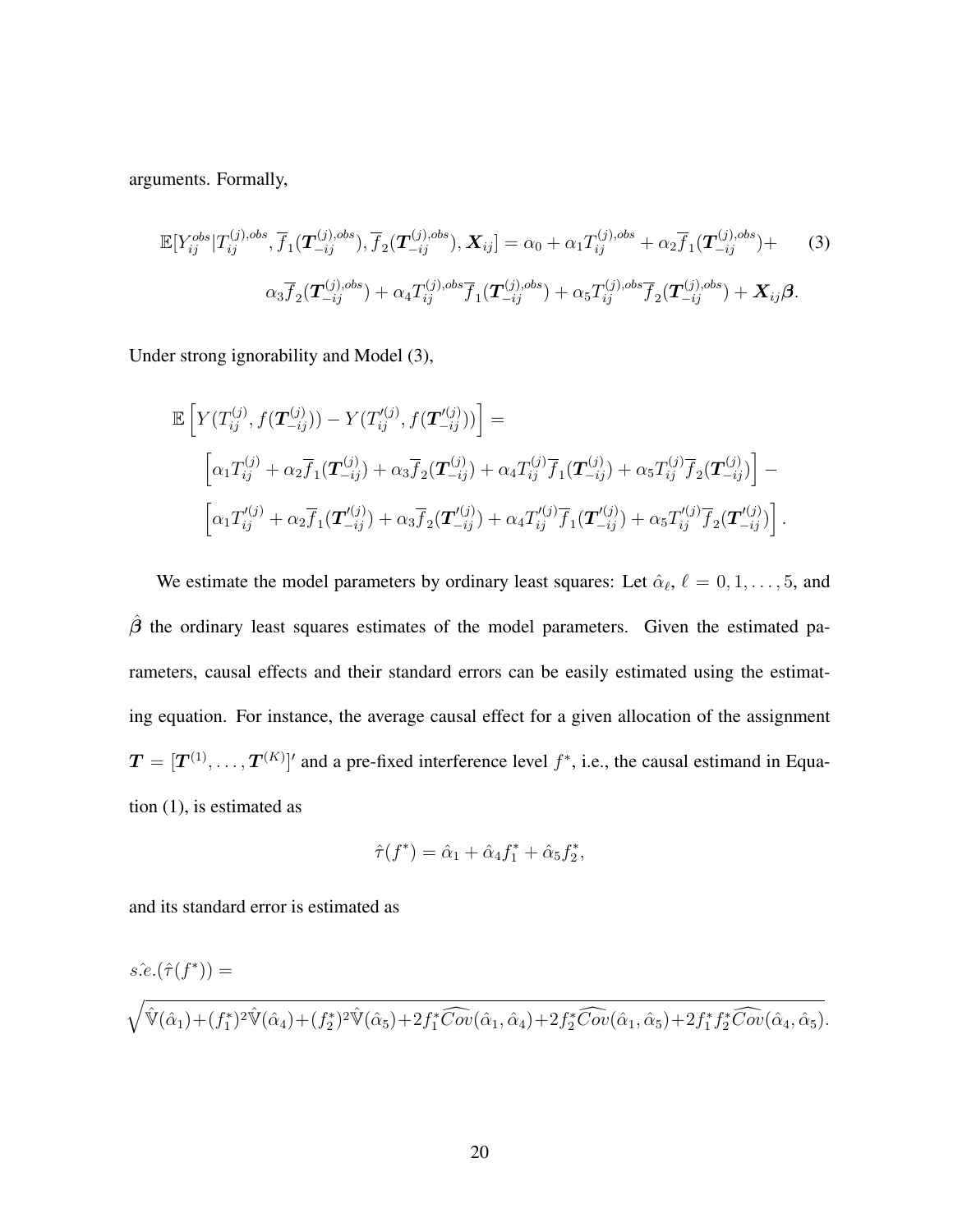#### 4.4 Results

The first two columns in Table 2 show parameter estimates of the conditional distribution of number of employees given treatment status and covariates:

$$
E[Y_{ij}^{obs}|T_{ij}^{(j),obs}, \mathbf{X}_{ij}] = \gamma_0 + \gamma_1 T_{ij}^{(j),obs} + \mathbf{X}_{ij} \boldsymbol{\beta}.
$$

Under SUTVA, the coefficient on the treatment indicator in this outcome model,  $\gamma_1$ , is the causal effect of interest. Its estimate is 1.37 ( $se = 0.62$ ) suggesting a positive and statistically significant impact of the policy intervention. The estimated effect is also substantially quite strong given that the pretreatment average number of employees is about 10 for assisted firms before the implementation of the policy. The last two columns of Table 2 show parameter estimates of the conditional distribution of number of employees taking into account interference (Equation (3)).

The observed (standardized) values of the interference function based on the geographical distance,  $f_1$ , ranges from  $-0.94$  to 5.50 with median equal to  $-0.27$ , and the observed (standardized) values of the interference function based on the sales distance,  $f_2$ , ranges from  $-1.88$ to 2.40 with median equal to −0.055. Although the estimated coefficients of the interference functions and of their interactions with the treatment indicator are statistically negligible, there is some evidence that the association between number of employees and interference is negative.

Figures 2 and 3 present our main results. Figure 2 consists of two parts showing the estimated  $\tau(f^*)$  effects and their 95% point-wise confidence bands derived (*a*) fixing the interference function based on the sales distance at its observed median value and ranging the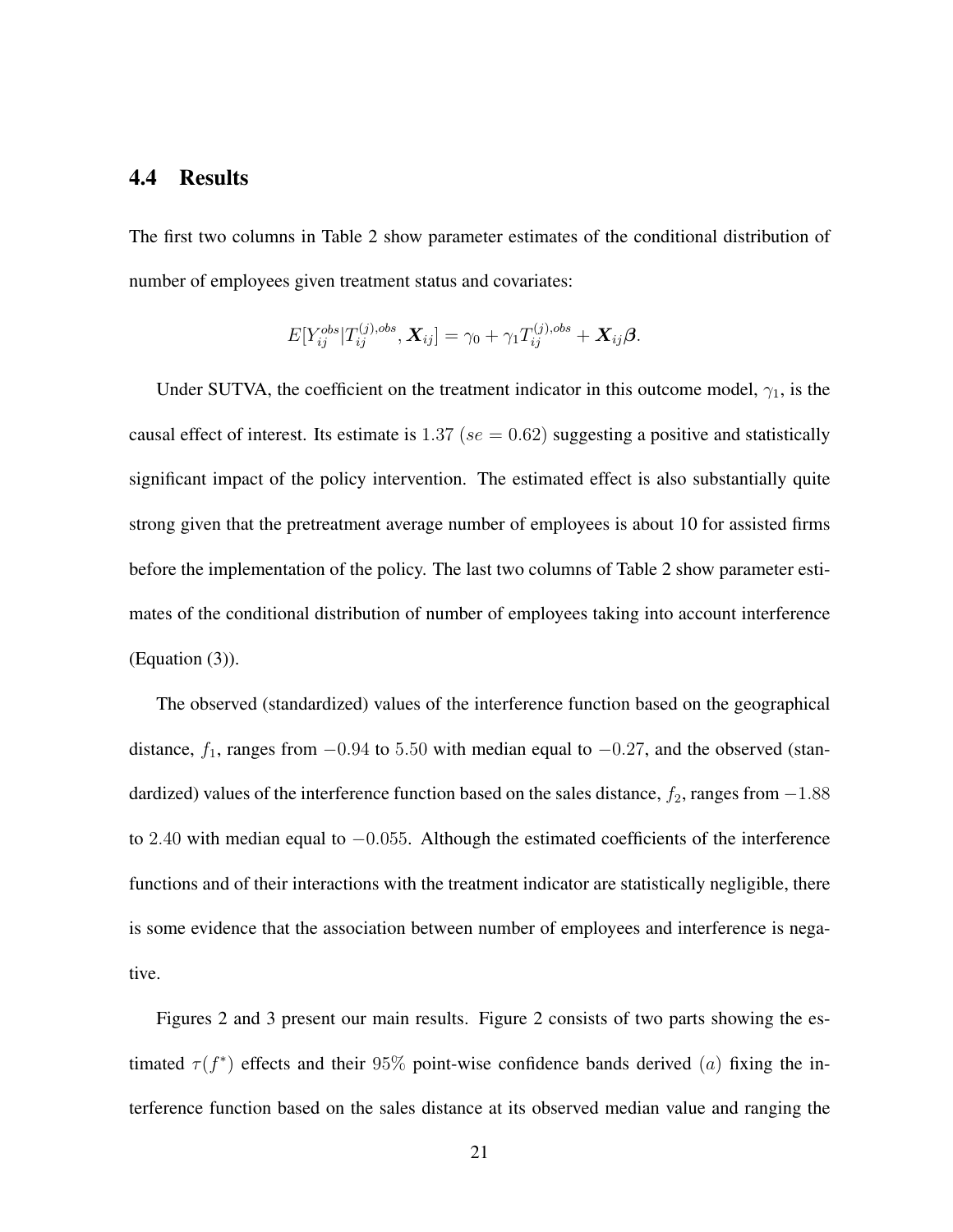interference function based on the geographical distance over its observed percentiles; and (b) fixing the interference function based on the geographical distance at its observed median value and ranging the interference function based on the sale distance over its observed percentiles. Most of the estimated causal effects are positive and statistically significant at the 5% level: the 95% confidence bands do not cover zero over most of the range of the interference functions. Specifically, for interference levels based on the geographical distance lower than 1.6 (the 95th percentile), the estimated average causal effects are a statistically significant increase of employment levels ranging between 0.82 units and 1.28 units. Similarly, for interference levels based on sales lower than 1.0 (the 82th percentile), the estimated average causal effects indicate a statistically significant increase of employment levels ranging between 0.44 units and 2.26 units. However, the highest effects are estimated under minimum levels of interference, and as the strength of interference increases, the estimated  $\tau(f^*)$  effects steady reduce. Extreme values (greater than the observed 95th percentile) of the interference function based on the geographical distance lead to small and non-significant effects. The consequences of large interference levels based on sales are even more dramatic: the estimated  $\tau(f^*)$  effects reach also negative values for interference levels based on sales greater than the observed 94th percentile (1.68), although the estimated standard errors suggest these negative point estimates are statistically negligible.

Jointly ranging the interference functions over their observed percentiles (see Figure 3) further stresses the role of interference, clearly showing that the impact of PDC steady decreases as the strength of interference increases. Most of the estimated effects are positive and statis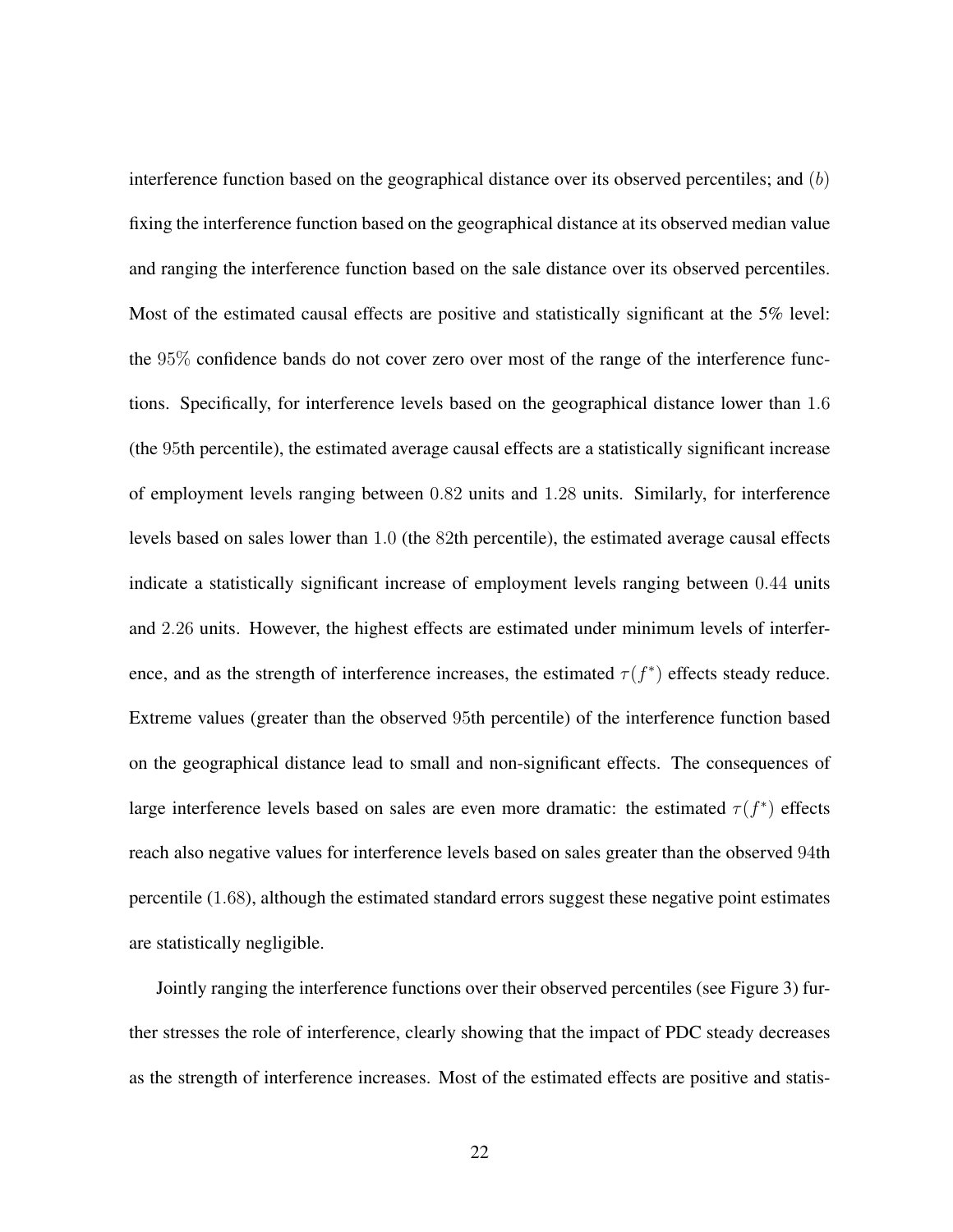tically significant (estimated standard errors are omitted), suggesting that PDC are effective in increasing employment levels, even in the presence of interference. However, in the presence of high levels of interference the estimated effects become small and statistically negligible, clearly highlighting that ignoring interference may lead to misleading results.

The estimate of the average treatment effect on the treated we obtain integrating out the interference functions, the causal effect  $\tau$  in Equation (2), is positive and statistically significant  $(\hat{\tau} = 1.08, \text{se} = 0.16)$ , but it is slightly smaller than the model-based estimate of the ATT effect under SUTVA.

In general the presence of interference seems to reduce the size of the effect. In fact the ATT effects estimated accounting for the presence of interference are generally smaller than the ATT effects estimated under SUTVA, unless interference is really small. These results are consistent with the idea that the beneficial effect of the policy for a firm is reduced when its competitors are also treated, highlighting that the impact of interference can be considerable and should not be neglected.

#### 4.4.1 A Small Simulation Experiment

Previous results are based on the distribution of the interference functions as resulting from the observed allocation of treatment and firms characteristics. In order to investigate how the interference functions and treatment effects vary over the assignment distribution, we conducted a small simulation study where we estimate the treatment effects of interest under various allocations of the treatment but maintaining fixed the firms characteristics. We assume that a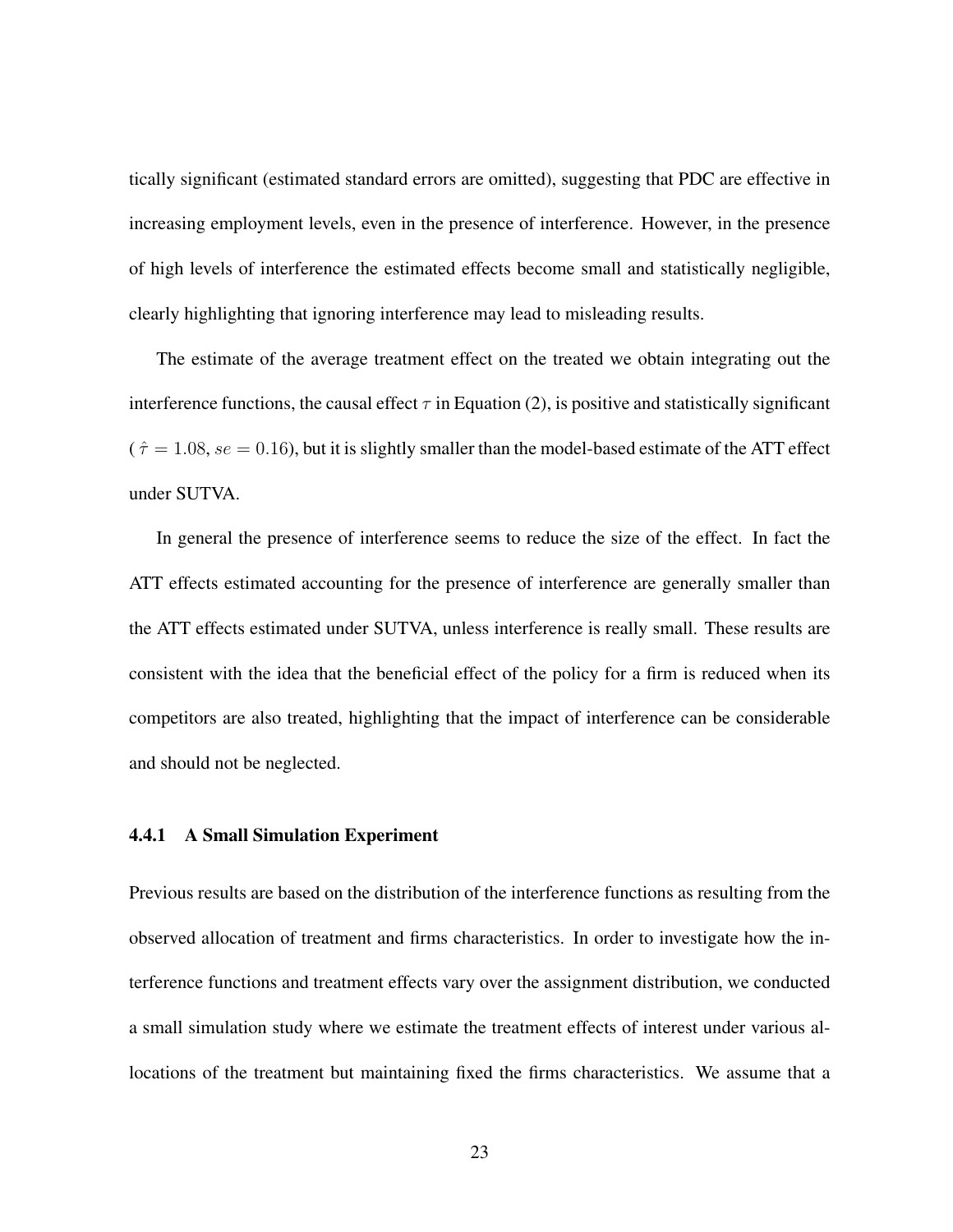completely randomized experiment is conducted, where the number of firms assigned to receive a benefit is fixed to 94, the observed number of assisted firms. Formally, we randomly draw  $K = 10000$  N-dimensional vectors with  $N_T = 94$  ones and  $N - 94 = 94$  zeros from the set of  $\binom{N}{N_T}$  possible treatment vectors. For each draw from this set, we first calculate the (standardized) interference functions,  $\overline{f}(\bm{T}_{-ij}^{(j)})$ , and then we estimate  $\tau(f^*)$ , with  $f^*$  fixed at the median value of  $\overline{f}(\boldsymbol{T}_{-ij}^{(j)})$  over the firms assigned to treatment.

Table 3 shows summary statistics of the medians of the interference functions over the simulated assignment distribution. The medians indicate low to moderate levels of interference. The distributions of the medians generated by the treatment allocations are centered on negative values and have a small variability, implying that most of the medians are negative. Consistently, the estimated  $\tau(f^*)$  effects are relatively stable, ranging from 1.01 (s.e. = 0.16) to 1.38 (s.e. = 0.18). Nevertheless, Figure 4, showing the estimated  $\tau(f^*)$  effects for each of the  $K = 10000$  treatment allocations, gives a clear message, that is, the presence of interference can strongly affect the evaluation results.

In line with the results described above, Figure 4 suggests that the beneficial effect of the policy is higher, the lower the strength of interference. In our specific study, the interference function based on the sale distance seems to play a key role: the  $\tau(f^*)$  effects reach their minimum values in the presence of high levels of the interference function based on the sale distance. Therefore, an allocation of treatments that does not account for the distribution of sales among assisted firms may reduce or even vanish the expected benefits of the policy.

As a general message, these results highlight that given budget constrains, which neces-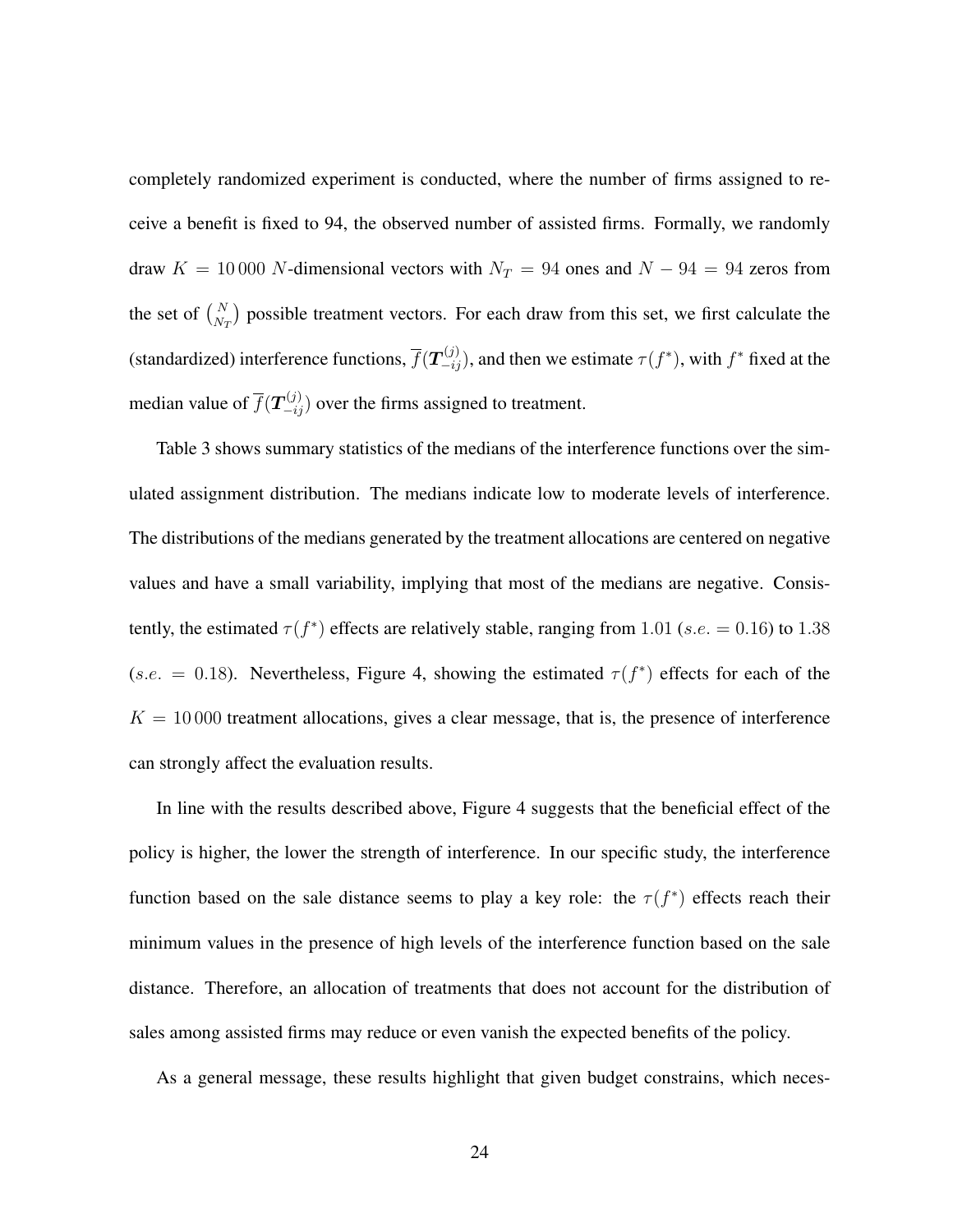sarily limit the number of assisted firms, firms' characteristics and the features of the business market, policy makers could make a policy intervention more effective, generating an higher average treatment effect if they apply allocation rules that keep interference into account.

### 5 Concluding remarks

The aim of this article was to discuss the violation of SUTVA, a standard assumption in the potential outcome literature, due to interference among units in the context of policy evaluations targeted on firms. Previous evaluations studies in this area uncritically used SUTVA either implicitly or explicitly. In general, applied papers trying to relax the standard SUTVA are very rare. Similarly to these limited works, we assume that SUTVA holds across groups (sectors of activity), while it may be violated within groups. However, contrary to previous attempts of relaxing SUTVA, we allow interference within groups to vary for each unit. In particular, we propose a framework where potential outcomes for each firm may depend on the treatment assignment of other firms in the same activity sector with the strength of interference being a function of firms' characteristics, such as geographical distance between firms and firms' size (as measured by pretreatment sales). With minor modifications this approach could be applied in different contexts by adequately specifying the weights entering the interference function.

It is also worth noting that our approach does not require the existence of different groups. If, for example, firms may be partially competing with firms in different sectors this can be taken into account by assigning a non-zero weights also to firms in different sectors.

As illustrative example, we applied our approach to the evaluation of the effect of soft-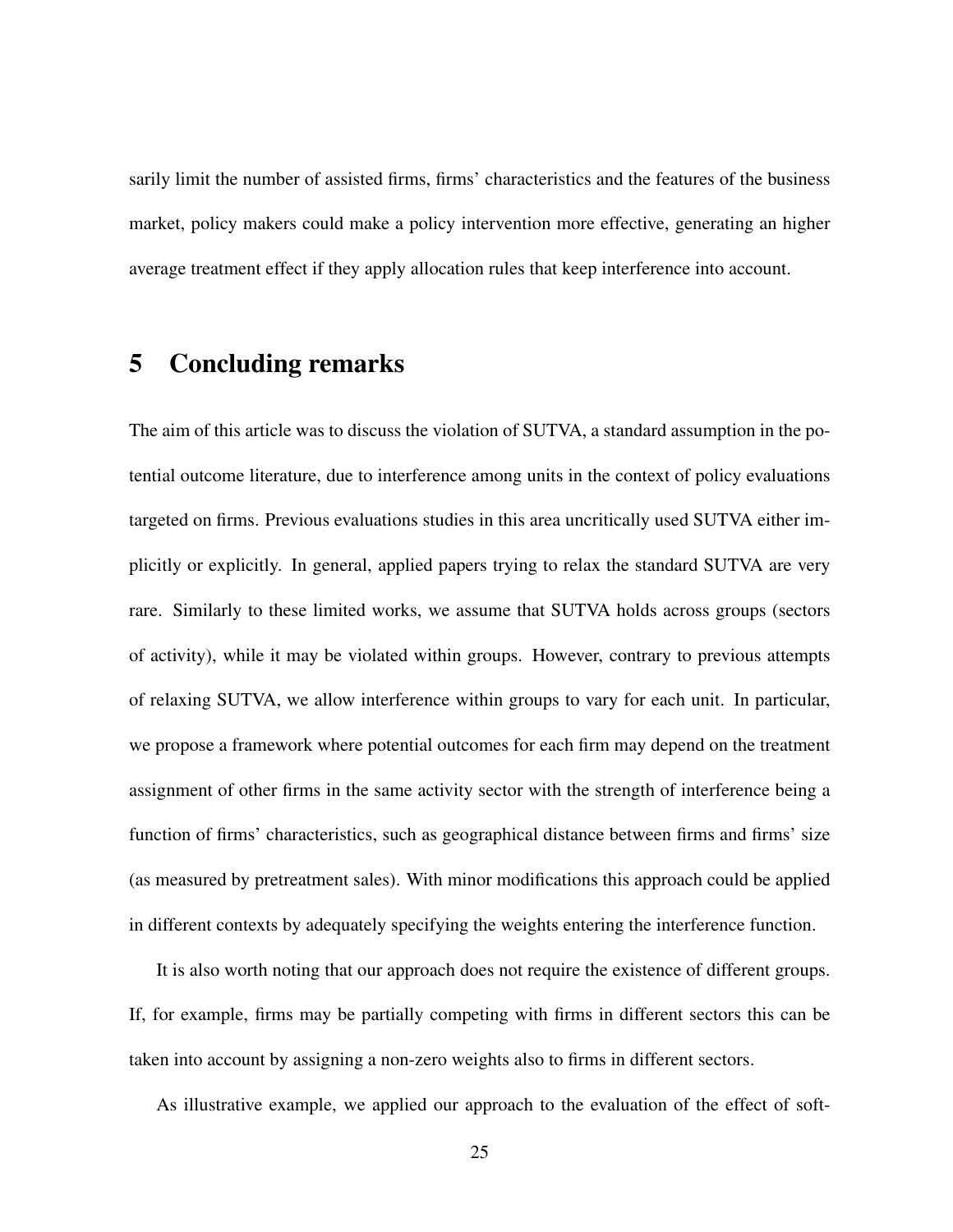loans provided to Tuscan artisans firms in 2003/2004 on employment levels in 2005. Given the characteristics of the Tuscan labor market, where most artisan firms are small-sized and generally operate in a limited geographical area, it was crucial to consider possible interference among firms. By allowing for interference, in addition the standard average treatment effect on the treated (ATT), it was possible to consider another interesting causal estimand: the causal effect of receiving the benefit (versus not receiving it) given a certain level of interference. By varying the level of interference, we find that the beneficial effect of the policy is highly heterogeneous. In particular, our findings show that the effect of the treatment is decreasing as interference increase. This happens both when we increase the level of interference due to having geographically close treated competitors as well as when interference increases because treated competitors are bigger in size. However, the average effect of the policy is positive and statistically significant for most of the levels of interference. Only in the presence of very high levels of interference the average treatment effect become statistically insignificant. Finally, we find that the average causal effect of the policy intervention is substantial and statistically significant. However, when we allow for interference, the ATT is lower than the same effect estimated under the standard SUTVA. This result indicates that ignoring SUTVA may not only hide heterogeneous effects of the policy for different interference levels but also produce misleading estimates of the average effect of a policy.

These results suggest that policy makers should carefully account for interactions among firms in the planning phase of a new intervention in order to define "optimal" treatment allocation rules that allow them to maximize the benefits of that intervention.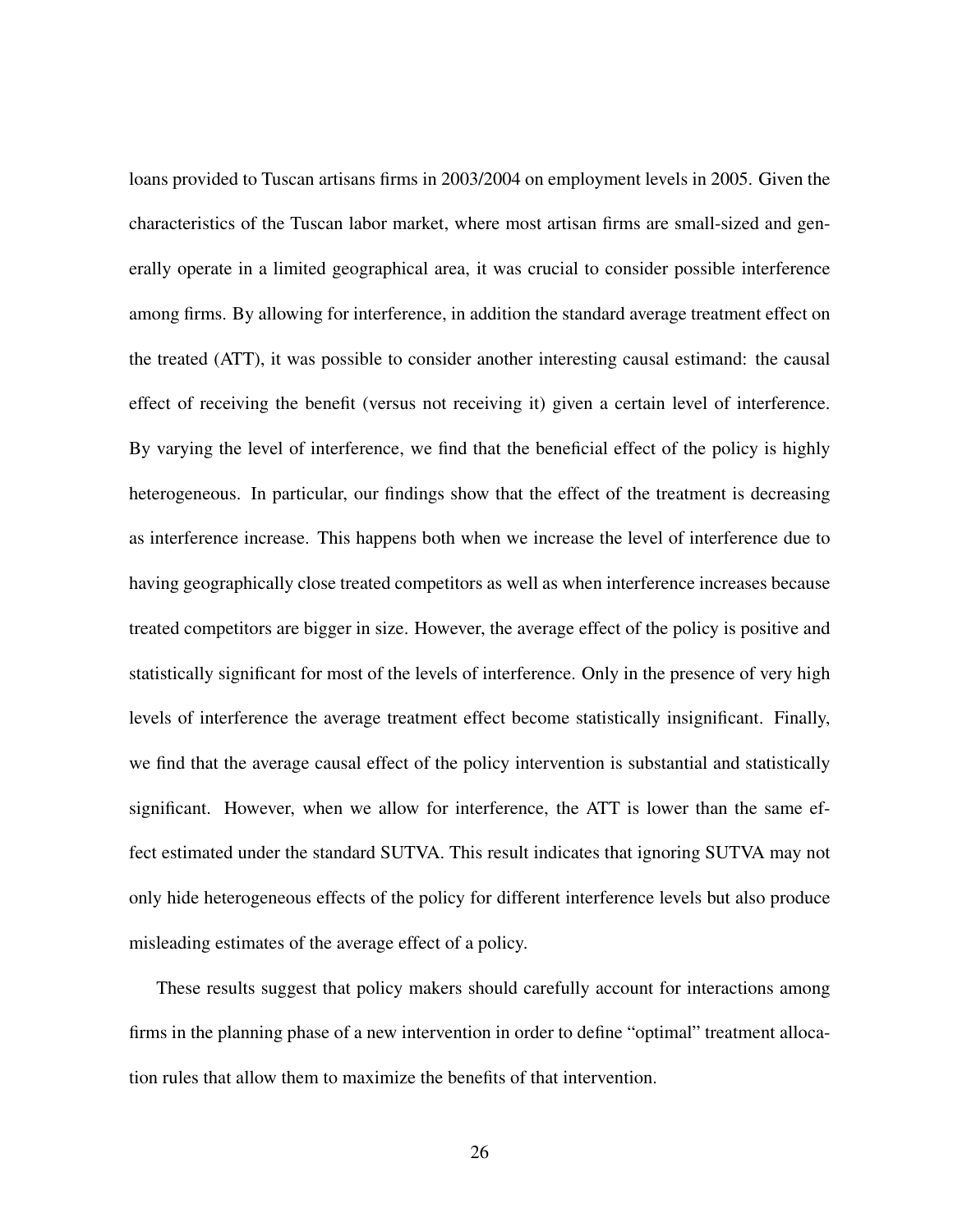# References

- M. Almus and D. Czarnitzki. The effects of public r&d subsidies on firms' innovation activities: The case of eastern germany. *Journal of Business & Economic Statistics*, 21(2):226–36, 2003.
- E. Battistin, A. Gavosto, and E. Rettore. Why do subsidised firms survive longer? an evaluation of a program promoting youth entrepreneurship in italy. In *Econometric Evaluation of Labour Market Policies*, pages 153–181. Springer, 2001.
- M. Bia and A. Mattei. Assessing the effect of the amount of financial aids to piedmont firms using the generalized propensity score. *Statistical Methods and Applications*, 21(4):485– 516, 2012.
- M. Blackwell, S. M. Iacus, G King, and G. Porro. Cem: Coarsened exact matching in stata. *The Stata Journal*, 9:524–546, 2009.
- W. A. Brock and S. N. Durlauf. Interactions-based models. In *Handbook of Econometrics*, volume 5. 2001.
- R. Bronzini and G. De Blasio. Evaluating the impact of investment incentives: The case of italy's law 488/1992. *Journal of Urban Economics*, 60(2):327–349, 2006.
- M. De Castris and G. Pellegrini. Evaluation of spatial effects of capital subsidies in the south of italy. *Regional Studies*, 46(4):525–538, 2012.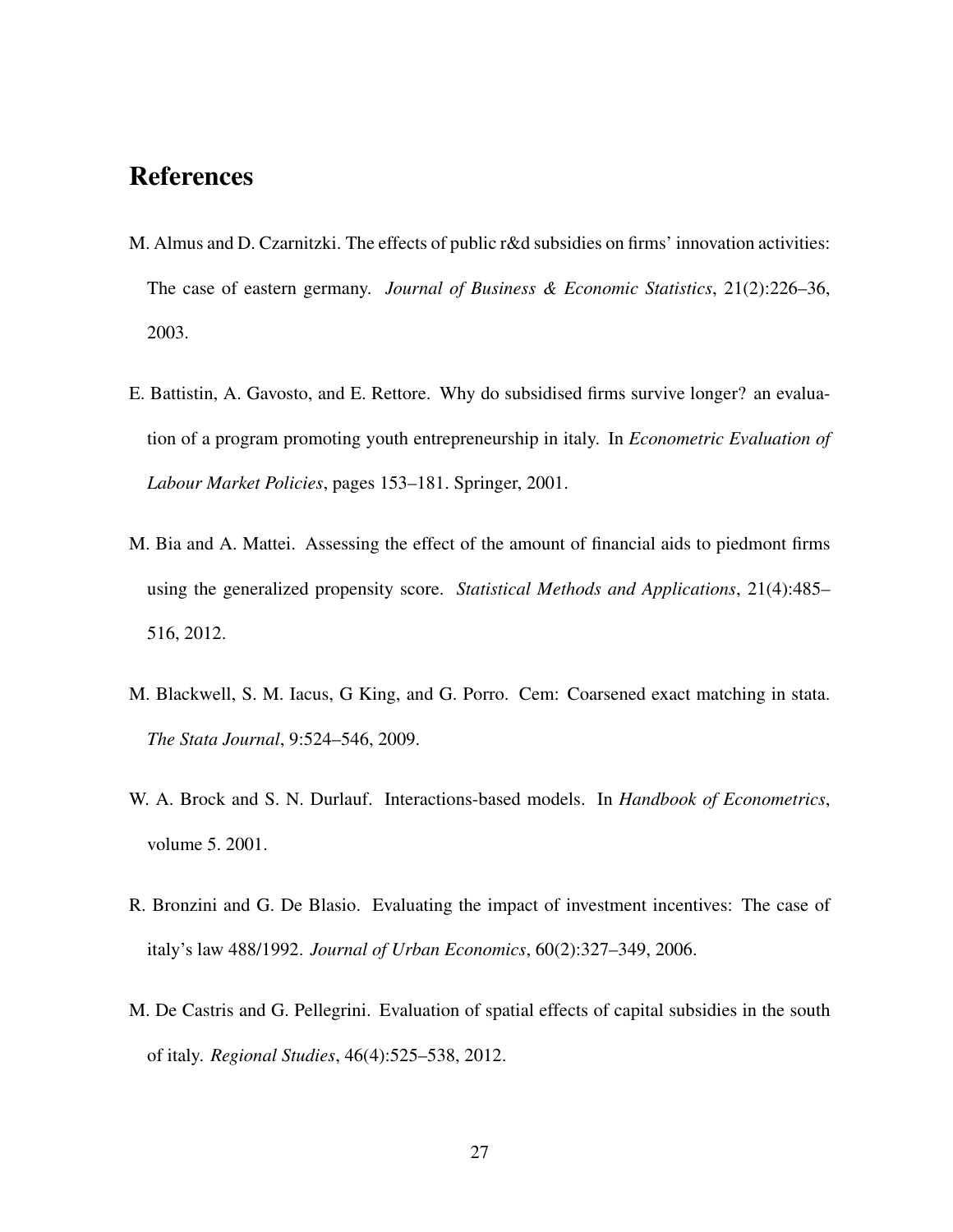- R. H. Dehejia and S. Wahba. Causal effects in non-experimental studies: re-evaluating the evaluation of training programs. *Journal of the American Association*, 94(448):10053–1062, 1999.
- N. Duch, D. Montolio, and M. Mediavilla. Evaluating the impact of public subsidies on a firms performance: a two-stage quasi-experimental approach. *Investigaciones regionales*, 16:143–165, 2009.
- M. Eberhardt, C. Helmers, and H. Strauss. Do spillovers matter when estimating private returns to R&D? *The Review of Economics and Statistics*, 95(2):436–448, 2013.
- D. J Greiner and D. B Rubin. Causal effects of perceived immutable characteristics. *The Review of Economics and Statistics*, 93(3):775–785, 2011.
- K. Hirano and W. G. Imbens. The propensity score with continuous treatments. In A. Gelman and X.L. Meng, editors, *Applied Bayesian modeling and causal inference from incompletedata perspectives*, volume 226164, pages 73–84. Wiley Hoboken, NJ, 2004.
- D. E Ho, K. Imai, G. King, and E. A Stuart. Matching as nonparametric preprocessing for reducing model dependence in parametric causal inference. *Political analysis*, 15(3):199– 236, 2007.
- G. Hong and S. W. Raudenbush. Evaluating kindergarten retention policy: A case study of causal inference for multilevel observational data. *Journal of the American Statistical Association*, 101:901–910, 2006.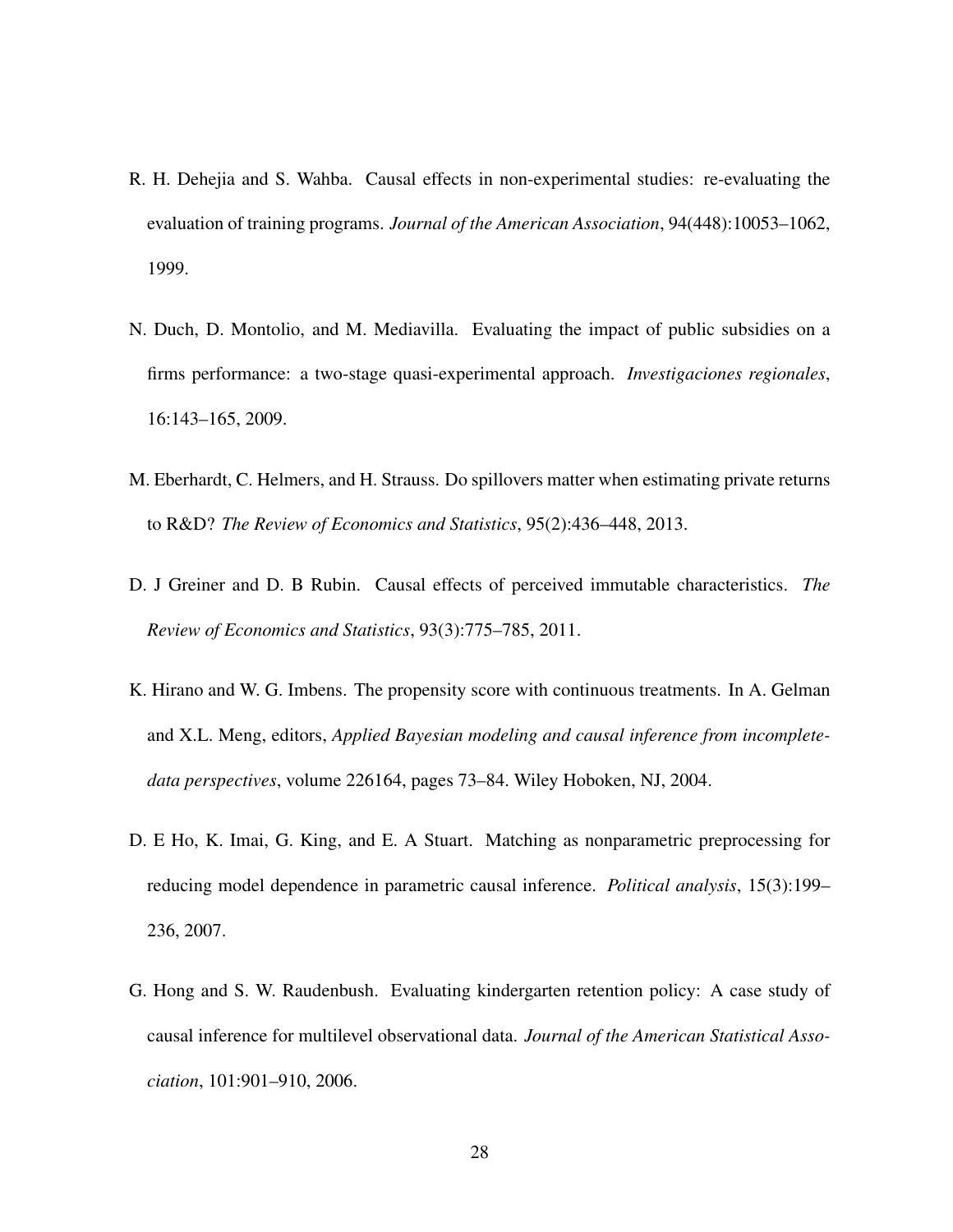- M. G. Hudgens and M. E. Halloran. Toward causal inference with interference. *Journal of the American Statistical Association*, 103:832–842, 2008.
- S. M. Iacus, G King, and G. Porro. Causal inference without balance checking: Coarsened exact matching. *Political Analysis*, pages 1–24, 2012.
- K. Imai and D.A. Van Dyk. Causal inference with general treatment regimes: generalizing the propensity score. *Journal of the American Statistical Association*, pages 854–866, 2004.
- G. W. Imbens. The role of the propensity score in estimating dose-response functions. *Biometrika*, 87:706–710, 2000.
- G. W. Imbens. Nonparametric estimation of average treatment effetcs under exogeneity: A review. *The Review of Economics and Statistics*, 86:4–29, 2004.
- E. Kao, R. Toulis, E. Airoldi, and B. D. Rubin. Causal estimation of peer influence effects. Paper presented at the *NIPS 2012 Workshop 'Social Network and Social Media Analysis: Methods, Models and Applications*. 2012.
- T. Klette, J. Møen, and Z. Griliches. Do subsidies to commercial R&D reduce market failures? microeconometric evaluation studies. *Research Policy*, 29(4):471–495, 2000.
- M. Lechner. Identification and estimation of causal effects of multiple treatments under the conditional independence assumption. In Michael Lechner and Friedhelm Pfeiffer, editors, *Econometric Evaluation of Labour Market Policies*, volume 13 of *ZEW Economic Studies*, pages 43–58. Physica-Verlag HD, 2001.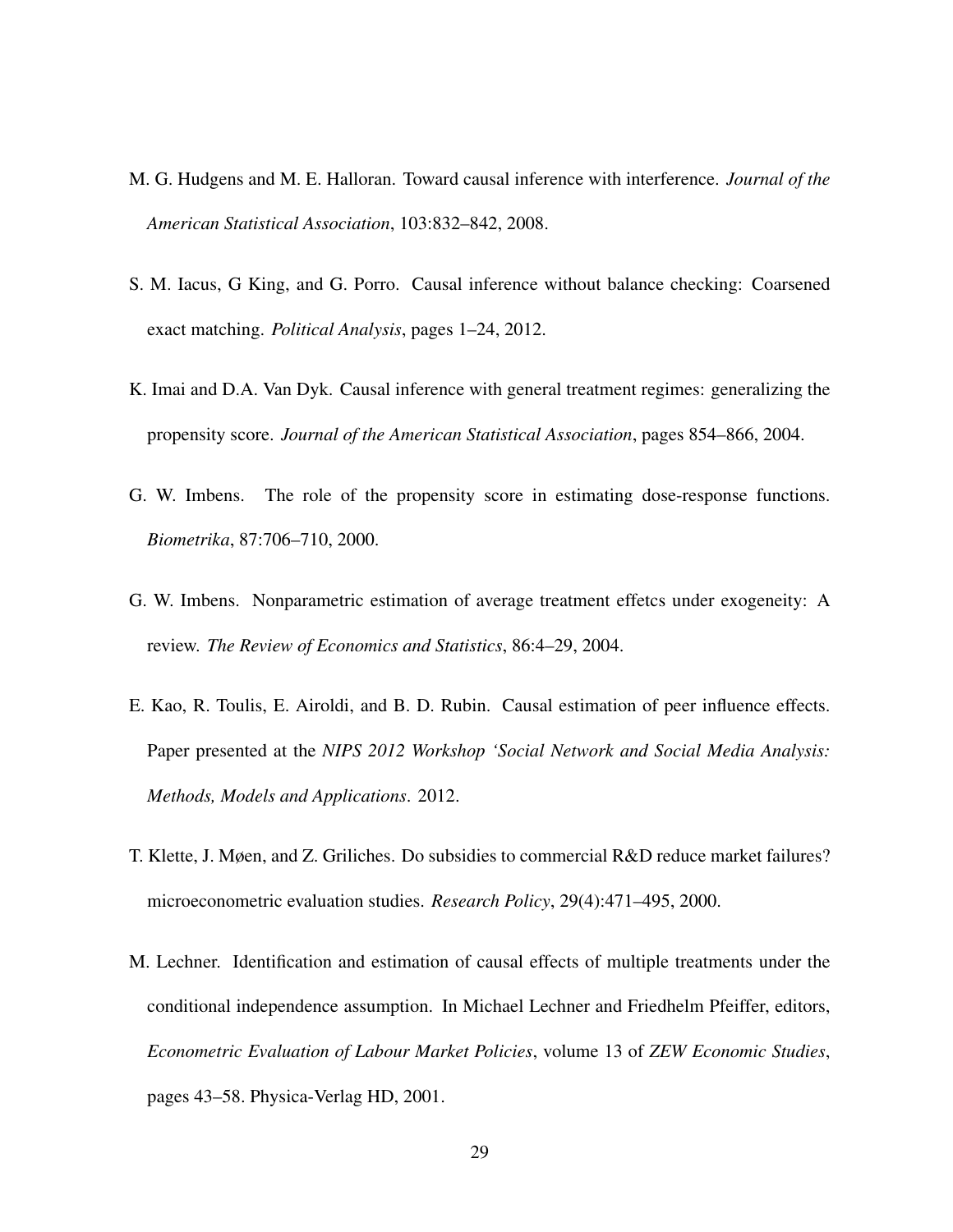- A. Mattei and V. Mauro. Valutazione di politiche per le imprese artigiane, 2007.
- G. Pellegrini and C. Carlucci. Gli effetti della legge 488/92: una valutazione dell'impatto occupazionale sulle imprese agevolate. *Rivista italiana degli economisti*, 8(2):267–286, 2003.
- P. R Rosenbaum. Interference between units in randomized experiments. *Journal of the American Statistical Association*, 102:191–200, 2007.
- P. R. Rosenbaum and D. B. Rubin. The central role of the propensity score in observational studies for causal effects. *Biometrika*, 70(1):41–55, 1983.
- P. R. Rosenbaum and D. B. Rubin. Constructing a control group using multivariate matched sampling methods that incorporate the propensity score. *American Statistician*, 3:33–38, 1985.
- D. B. Rubin. Discussion of "randomization analysis of experimental data: the Fisher randomization test" by D. Basu. *Journal of the American Statistical Association*, 75:591–593, 1980.
- D. B. Rubin. Comment: "Neyman (1923) and causal inference in experiments and observational". *Statistical Science*, 5:472–480, 1990.
- M. E Sobel. What do randomized studies of housing mobility demonstrate?: Causal inference in the face of interference. *Journal of the American Statistical Association*, 101:1398–1407, 2006.
- E. A. Stuart. Estimating causal effects using school-level data sets. *Educational Researcher*, 36(4):187–198, 2007.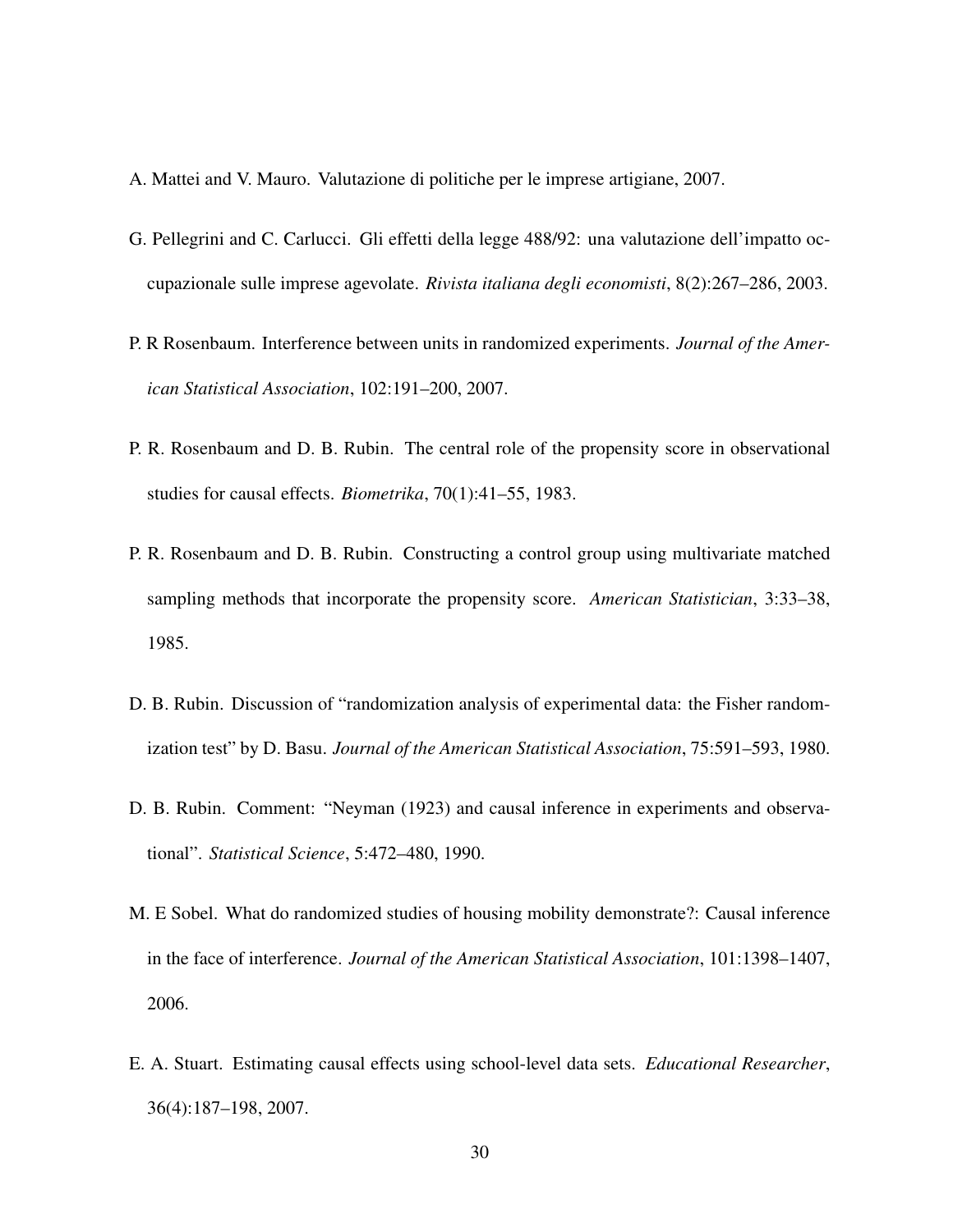- T. Takalo, T. Tanayama, and O. Toivanen. Estimating the benefits of targeted r&d subsidies. *The Review of Economics and Statistics*, 95(1):255–272, 2013.
- E. J. Tchetgen Tchetgen and T. J. VanderWeele. On causal inference in the presence of interference. *Statistical Methods in Medical Research*, 21:55–75, 2012.
- N. Verbitsky and S. W. Raudenbush. Causal inference in spatial settings. 2004.
- J. M Wooldridge and G. W. Imbens. Recent developments in the econometrics of program evaluation. *Journal of Economic Literature*, 47:5–86, 2009.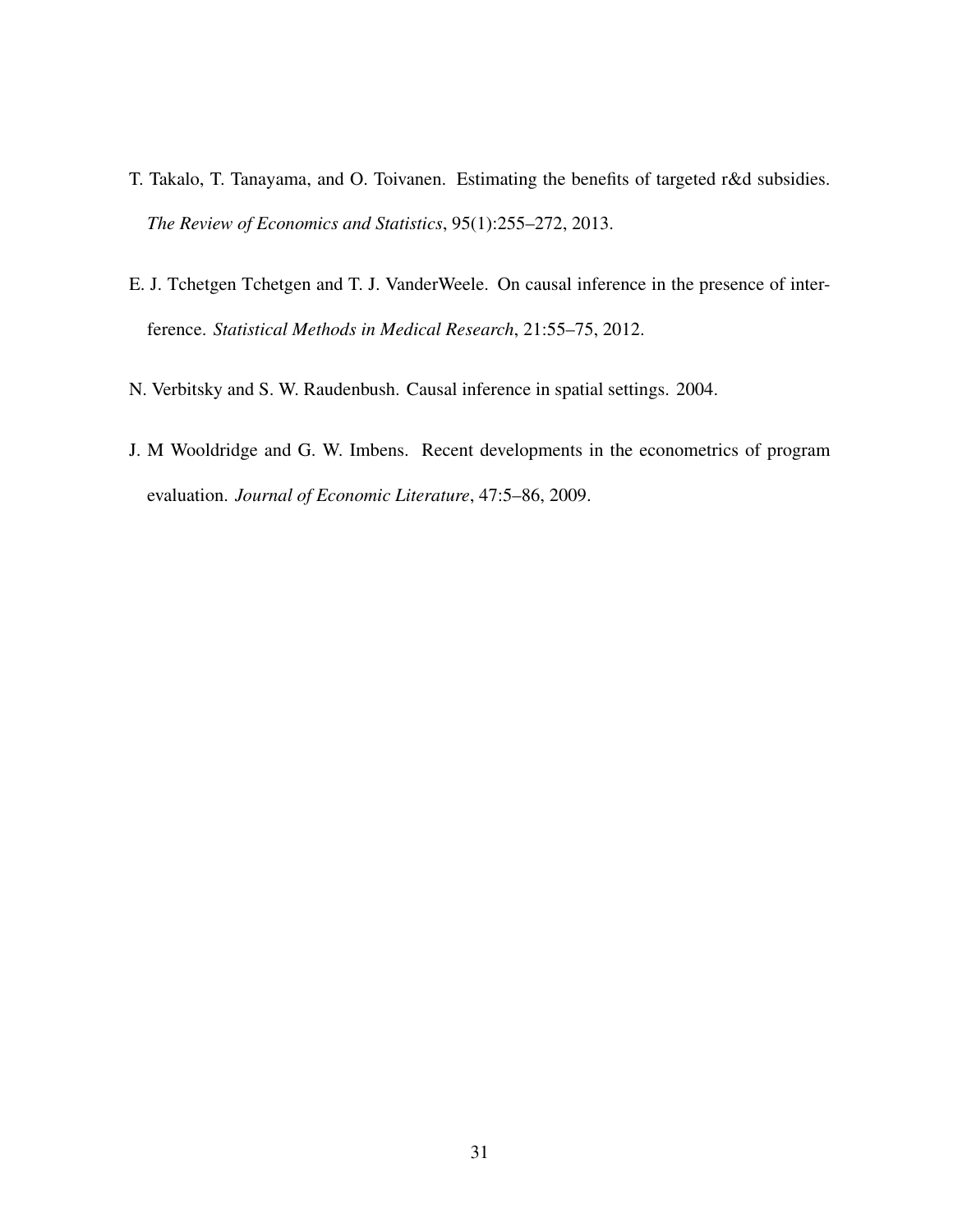Figure 1: Provinces of Tuscany (Italy) with the PDC assisted firms (black triangles) and the matched firms (black circles) classified by economic activity sectors.



Activity Sector: G Activity Sector: K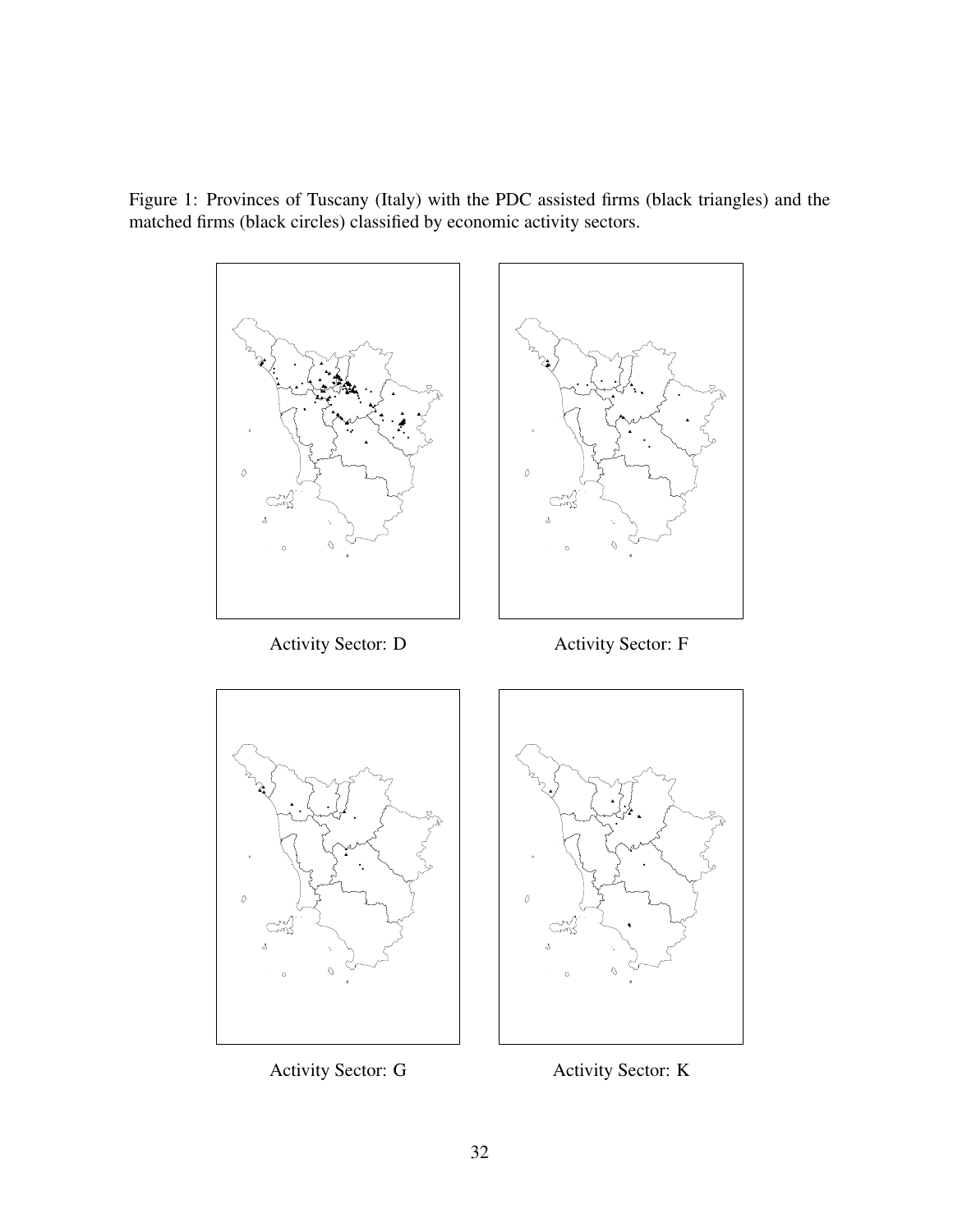Figure 2: Estimated  $\tau(f^*)$  effects and their 95% point-wise confidence bands derived  $(a)$  fixing the interference function based on the sales distance at its observed median value and ranging the interference function based on the geographical distance over its observed percentiles; and (b) fixing the interference function based on the geographical distance at its observed median value and ranging the interference function based on the sale distance over its observed percentiles.

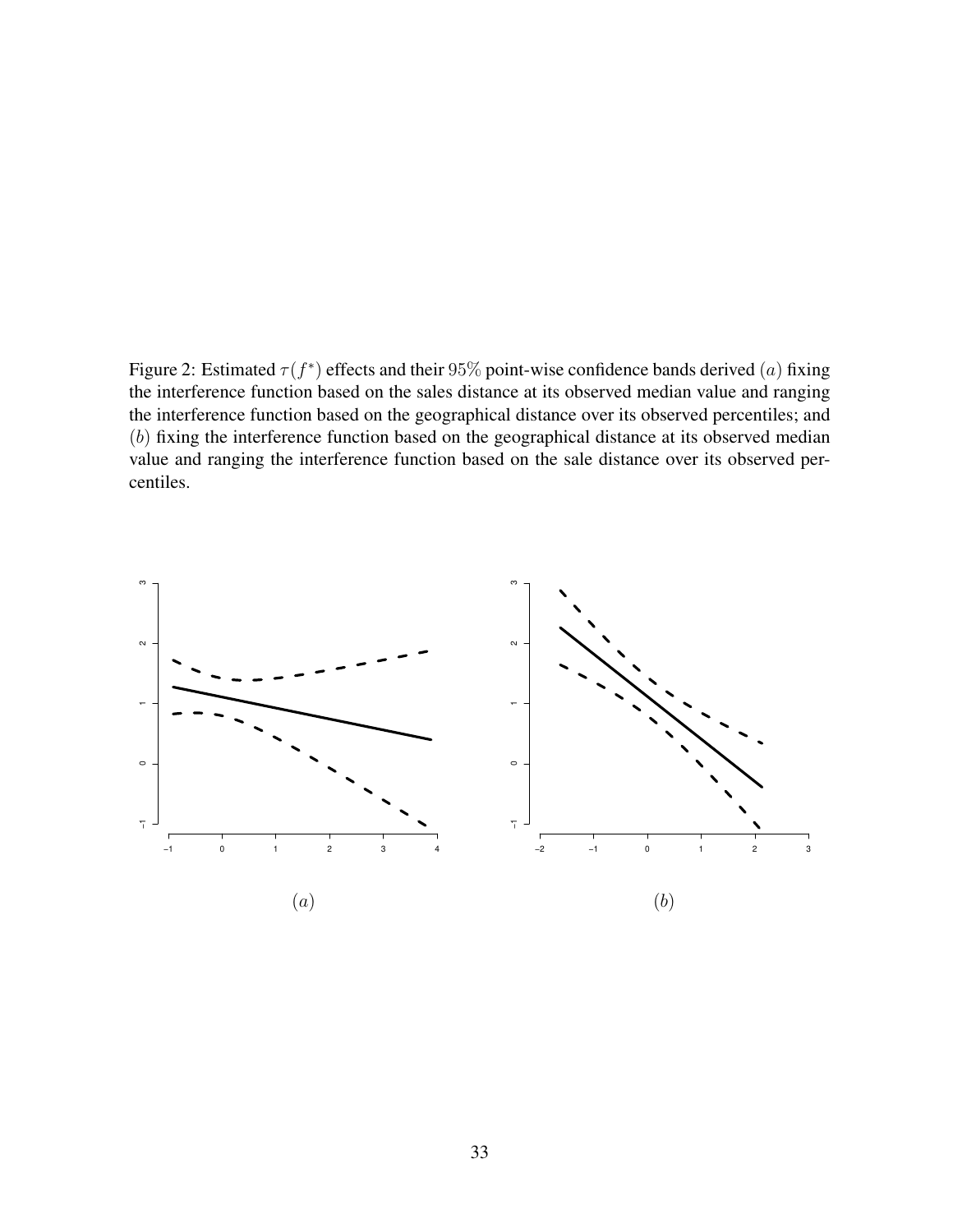Figure 3: Estimated  $\tau(f^*)$  effects derived ranging the interference functions over their observed percentiles.

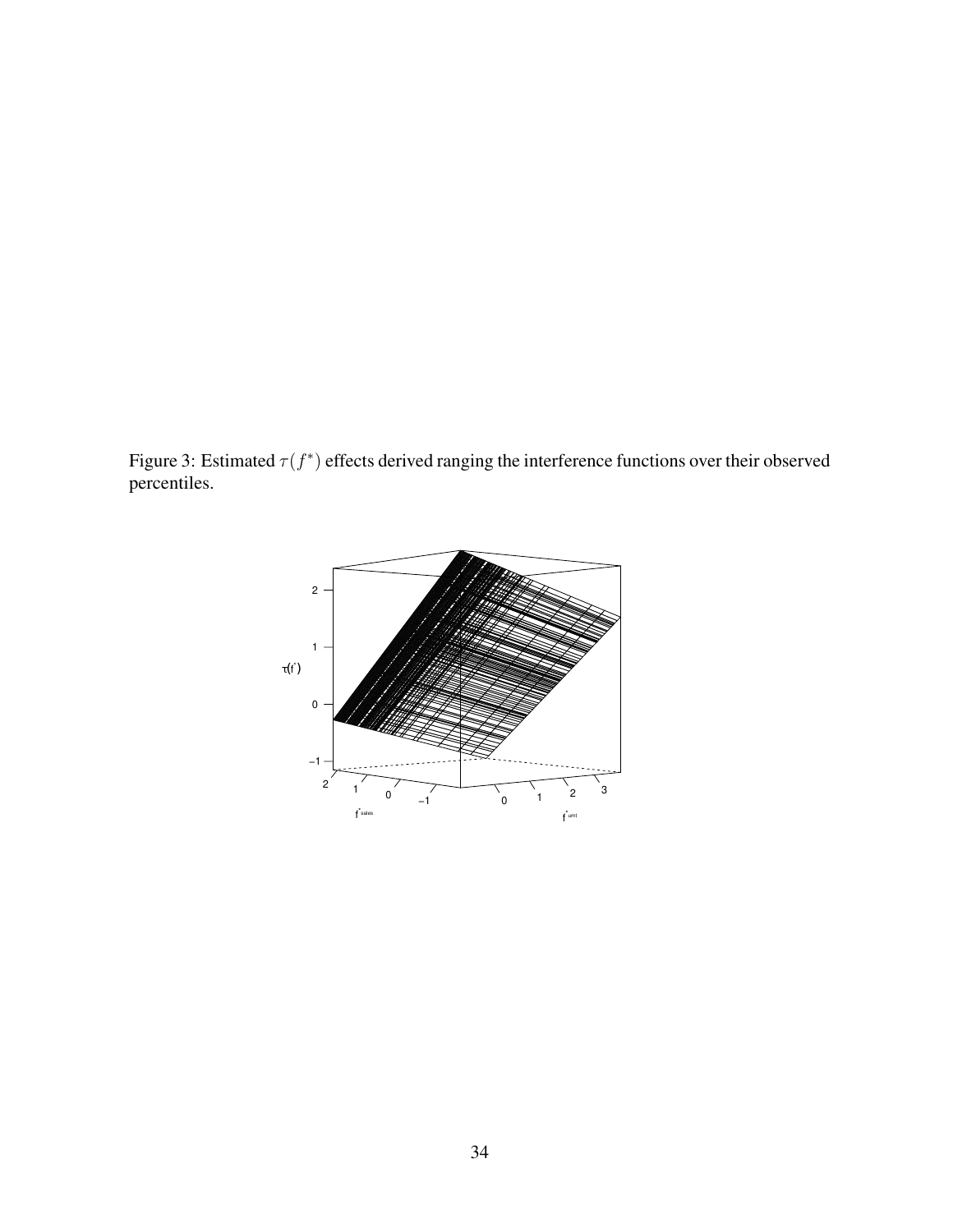Figure 4: Estimated  $\tau(f^*)$  effects under various allocations of the assignment with  $f^*$  fixed at the median value of the interference functions over the firms assigned to treatment.

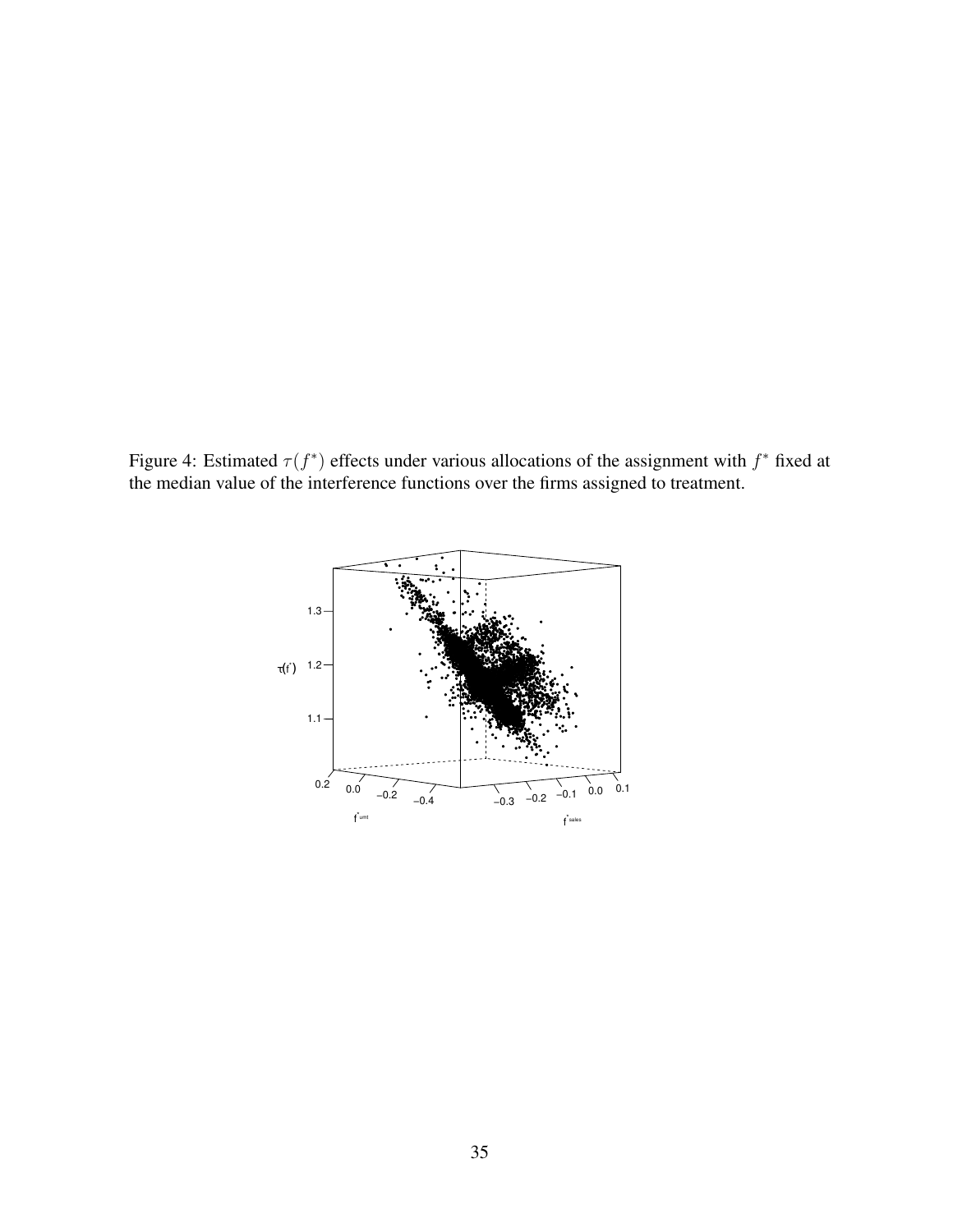|                                              | Mean     |              |              |           |                |  |
|----------------------------------------------|----------|--------------|--------------|-----------|----------------|--|
|                                              | Matched  |              |              |           | %Absolute Bias |  |
|                                              | Assisted | Non-Assisted | Non-Assisted | Before    | After          |  |
| Variable                                     | Firms    | Firms        | Firms        | Matching  |                |  |
| Economic activity sector                     |          |              |              |           |                |  |
| $\boldsymbol{D}$                             | 0.76     | 0.72         | 0.76         | 8.9       | 0.0            |  |
| $\cal F$                                     | 0.12     | 0.17         | 0.12         | 14.2      | 0.0            |  |
| G                                            | 0.06     | 0.10         | 0.06         | 12.7      | 0.0            |  |
| K                                            | 0.06     | 0.02         | $0.06\,$     | 22.6      | 0.0            |  |
| Province                                     |          |              |              |           |                |  |
| Arezzo                                       | 0.18     | 0.23         | 0.19         | $12.0\,$  | $2.7\,$        |  |
| Florence                                     | 0.39     | 0.38         | $0.35\,$     | 2.6       | 8.8            |  |
| Grosseto, Siena                              | 0.06     | 0.05         | 0.12         | 5.4       | $18.5\,$       |  |
| Prato, Pistoia                               | 0.19     | 0.18         | 0.19         | 4.0       | 0.0            |  |
| Lucca, Massa, Pisa                           | 0.17     | 0.16         | $0.15\,$     | $2.0\,$   | $5.8\,$        |  |
| Sales (2002)                                 |          |              |              |           |                |  |
| Up to 25 000                                 | $0.02\,$ | 0.03         | 0.02         | 7.8       | 0.0            |  |
| (25000; 50000]                               | 0.05     | 0.03         | $0.02\,$     | $\rm 9.3$ | $16.8\,$       |  |
| (50000; 100000]                              | 0.06     | 0.08         | 0.07         | 5.4       | 4.2            |  |
| (100000; 250000]                             | 0.15     | 0.22         | 0.14         | 17.8      | $3.0\,$        |  |
| (250000; 500000]                             | 0.14     | 0.25         | 0.13         | $28.9\,$  | 3.1            |  |
| (500000; 1000000]                            | 0.29     | 0.18         | 0.27         | 24.5      | 4.7            |  |
| Greater than 1000000                         | 0.29     | 0.20         | $0.35\,$     | $20.2\,$  | 13.7           |  |
| Legal status                                 |          |              |              |           |                |  |
| Individual                                   | 0.14     | 0.27         | 0.15         | 32.4      | $3.0\,$        |  |
| Partnership                                  | $\,0.52$ | 0.56         | 0.54         | 7.9       | 4.2            |  |
| Capital companies                            | 0.34     | 0.17         | $0.31\,$     | 39.1      | 6.8            |  |
| Objective 2 or Phasing Out area              | 0.67     | 0.67         | 0.63         | 0.4       | 8.9            |  |
| Year of start up                             |          |              |              |           |                |  |
| Before 1980                                  | 0.24     | 0.26         | $0.27\,$     | $3.8\,$   | 4.9            |  |
| $1980 - 1990$                                | 0.26     | 0.27         | $0.32\,$     | $3.5\,$   | 14.1           |  |
| $1990 - 2000$                                | 0.29     | 0.35         | 0.22         | 13.1      | 14.6           |  |
| After 2000                                   | 0.21     | 0.12         | 0.19         | 25.2      | $5.3\,$        |  |
| Main target market (local vs international)  |          |              |              |           |                |  |
| Local market                                 | 0.53     | 0.72         | 0.53         | 38.6      | 0.0            |  |
| Main distribution channel (private vs other) |          |              |              |           |                |  |
| Private distribution                         | 0.32     | 0.44         | $0.39\,$     | 25.7      | 15.5           |  |
| Gender of the owner(s): Female owner         | 0.50     | 0.34         | $0.55\,$     | 33.0      | 10.6           |  |
| Age of the owner(s): Young owner             | 0.34     | 0.26         | $0.31\,$     | 17.7      | 6.8            |  |
| Number of employees (2002)                   | 10.05    | 7.75         | 10.55        | $36.2\,$  | 7.0            |  |

| Table 1: Summary Statistics of covariates before and after matching |  |  |  |
|---------------------------------------------------------------------|--|--|--|
|---------------------------------------------------------------------|--|--|--|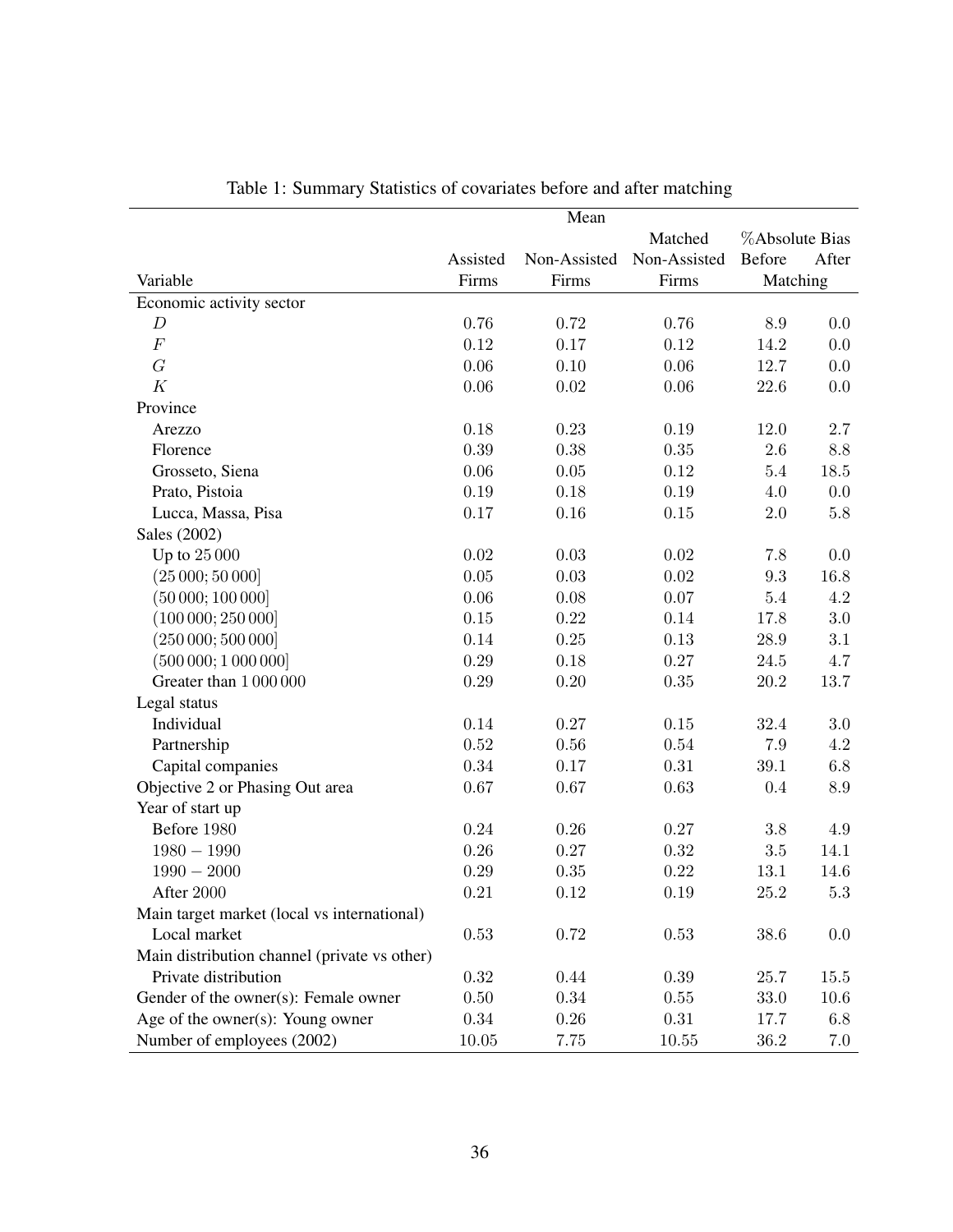|                                                                                                                                         | Standard        |       |             | Standard |
|-----------------------------------------------------------------------------------------------------------------------------------------|-----------------|-------|-------------|----------|
| Variable                                                                                                                                | Coefficient     | Error | Coefficient | Error    |
| Treatment status: $T_{ii}^{(j),obs}$                                                                                                    | 1.37            | 0.62  | 1.07        | 0.50     |
| Interference functions                                                                                                                  |                 |       |             |          |
|                                                                                                                                         |                 |       | 0.04        | 0.35     |
| Geographical distance: $\overline{f}_1(\mathbf{T}_{-ij}^{(j),obs})$<br>Sales distance: $\overline{f}_2(\mathbf{T}_{-ij}^{(j),obs})$     |                 |       | $-1.63$     | 1.50     |
| Interactions                                                                                                                            |                 |       |             |          |
|                                                                                                                                         |                 |       | $-0.71$     | 0.83     |
| $T_{ij}^{(j),obs} \times \frac{\overline{f}_1(\bm{T}_{-ij}^{(j),obs})}{T_{ij}^{(j),obs} \times \overline{f}_2(\bm{T}_{-ij}^{(j),obs})}$ |                 |       |             |          |
|                                                                                                                                         |                 |       | $-0.18$     | 0.43     |
| Economic activity sector $(K)$                                                                                                          |                 |       |             |          |
| D<br>$\boldsymbol{F}$                                                                                                                   | 0.85<br>$-0.14$ | 0.16  | 0.83        | 0.16     |
|                                                                                                                                         |                 | 0.73  | $-0.15$     | 0.78     |
| G                                                                                                                                       | 0.81            | 1.22  | 0.76        | 1.17     |
| Province (Lucca, Massa, Pisa)                                                                                                           |                 |       |             |          |
| Arezzo                                                                                                                                  | 0.39<br>$-0.29$ | 1.10  | 0.63        | 1.12     |
| Florence                                                                                                                                |                 | 0.75  | $-0.48$     | 0.73     |
| Grosseto, Siena                                                                                                                         | 0.16            | 1.70  | 2.62        | 2.89     |
| Prato, Pistoia                                                                                                                          | 1.68            | 1.79  | 4.62        | 3.69     |
| Sales 2002 (Greated than 1 000 000                                                                                                      |                 |       |             |          |
| Up to $25000$                                                                                                                           | 1.11            | 1.62  | 4.00        | 3.23     |
| (25000; 50000]                                                                                                                          | $-2.47$         | 3.31  | 4.33        | 4.71     |
| (50000; 100000]                                                                                                                         | $-2.90$         | 3.01  | 2.97        | 3.81     |
| (100000; 250000]                                                                                                                        | $-2.01$         | 2.57  | 3.01        | 3.58     |
| (250000; 500000]                                                                                                                        | $-2.55$         | 2.64  | 1.48        | 2.62     |
| (500000; 1000000]                                                                                                                       | $-2.07$         | 2.12  | 0.69        | 1.83     |
| Legal status (Individual)                                                                                                               |                 |       |             |          |
| Partnership                                                                                                                             | $-2.29$         | 1.78  | $-0.46$     | 1.34     |
| Capital companies                                                                                                                       | 0.20            | 0.85  | 0.27        | 0.85     |
| Objective 2 or Phasing Out area                                                                                                         | 0.45            | 1.04  | 0.50        | 1.06     |
| Year of start up (After 2000)                                                                                                           |                 |       |             |          |
| Before 1980                                                                                                                             | 0.37            | 0.76  | 0.31        | 0.78     |
| $1980 - 1990$                                                                                                                           | $-0.26$         | 0.73  | $-0.65$     | 0.86     |
| $1990 - 2000$                                                                                                                           | 0.80            | 0.69  | 0.44        | 0.70     |
| Main target market: Local market                                                                                                        | 1.22            | 1.01  | 0.97        | 0.92     |
| Main distribution channel: Private distribution                                                                                         | 0.29            | 0.51  | 0.37        | 0.56     |
| Gender of the owner(s): Female owner                                                                                                    | $-1.07$         | 0.65  | $-0.95$     | 0.65     |
| Age of the owner $(s)$ : Young owner                                                                                                    | 0.32            | 0.71  | 0.52        | 0.79     |
| Number of employees (2002)                                                                                                              | 0.03            | 0.76  | 0.03        | 0.78     |
| Constant                                                                                                                                | 1.84            | 2.76  | $-2.33$     | 3.70     |

Table 2: Parameter estimates of conditional distribution of number of employees (reference group for categorical variables in parenthesis).